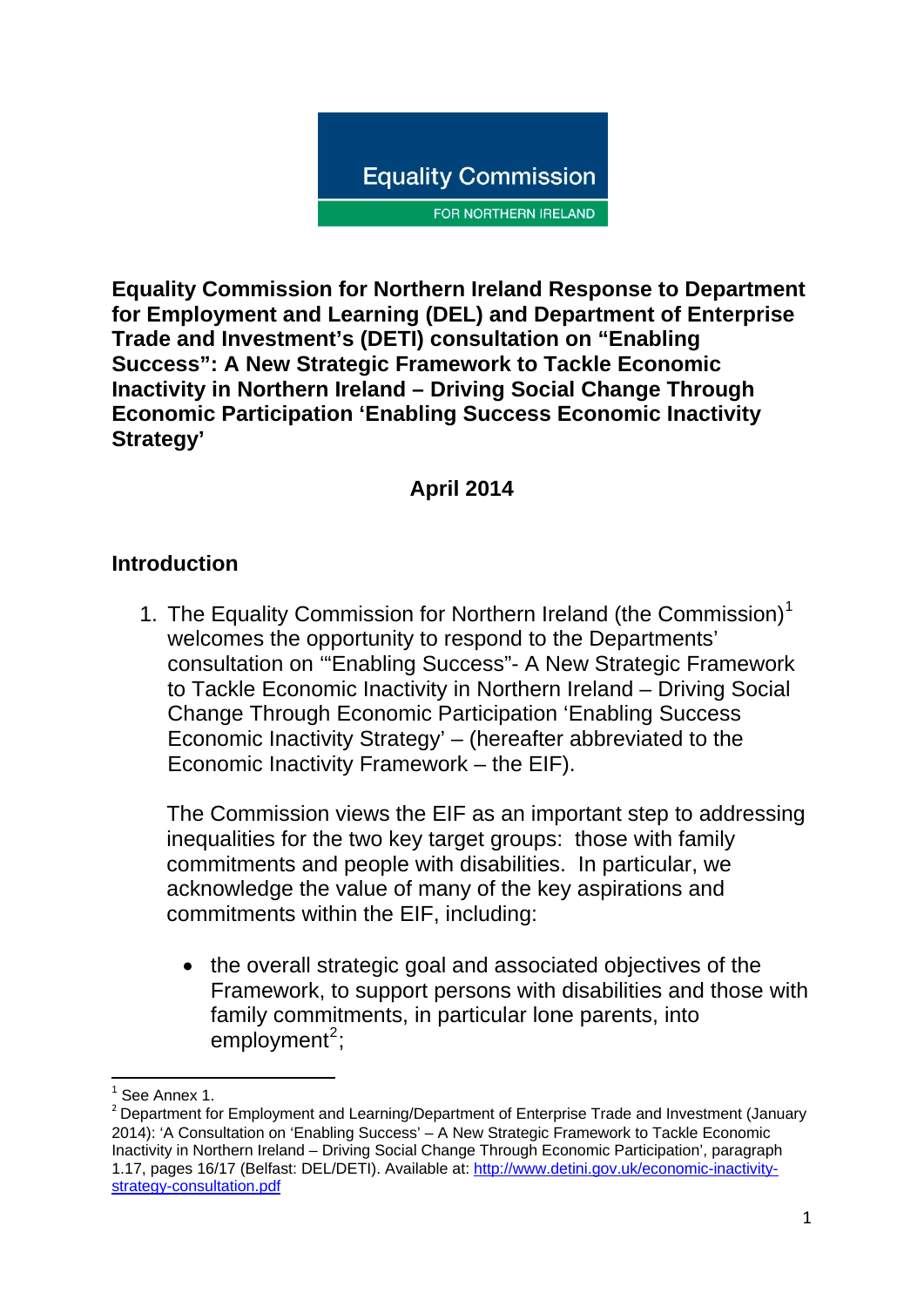- the aspiration to tackle disadvantage and the broader consideration of wider barriers/inequalities facing target groups $^3$  $^3$ ;
- the recognition given to the need for evaluation of current programmes and measures to assess what works effectively<sup>[4](#page-1-1)</sup>;
- the undertaking of a comprehensive mapping exercise to highlight gaps in service provision<sup>[5](#page-1-2)</sup>;
- the identification of international case studies to highlight best practice and the development of new innovative pilot  $10^{\circ}$ programmes $^{6}$  $^{6}$  $^{6}$ ;
- the acknowledgement that Government does not have all the answers and that the consultation exercise will engage a wide range of stakeholders to allow new and innovative solutions<sup>[7](#page-1-4)</sup>.

# **Summary of Issues/recommendations**

2. Whilst the Commission agrees, in principle, that the route out of social exclusion, dependency and poverty is through work $8^8$  $8^8$ , we wish to highlight a number of concerns that the Departments need to address to ensure the EIF delivers tangible outcomes for the target groups:

#### *Human Rights*

- The need to consider human rights standards in the further development of the EIF;
- *Language*

The language used in the Strategy should reflect the social model of interpretation of disability, rather than focus on the health related approach of the medical model;

#### *Pan-disability issues*

• Whilst a strong focus on mental health issues is welcome, there is also a need to consider pan-disability issues;

<span id="page-1-0"></span>  $3$  DEL/DETI (January 2014): Op. Cit., paragraph 1.30, page 21. Figure 1.6 Factors affecting the employability of target inactive groups, page 22.

<span id="page-1-1"></span><sup>&</sup>lt;sup>4</sup> Ibid, paragraph 3.13, page 34. See also factors affecting the employability of target inactive groups, figure 1.6, page 22.

<span id="page-1-2"></span> $^5$  Ibid, paragraph 2.4, page 27. See also action plan, key action number 2, Annex A, page 55.<br> $^6$  Ibid, paragraph 2.17, page 25. See also action plan, key action number 7, Annex A, page 56.

<span id="page-1-4"></span><span id="page-1-3"></span>Ibid, paragraph 3.17, page 35. See also action plan, key action number 7, Annex A page 56.

 $<sup>7</sup>$  Ibid, paragraph 7.6, page 53.</sup>

<span id="page-1-5"></span> $^8$  Ibid, paragraph 4, page 4.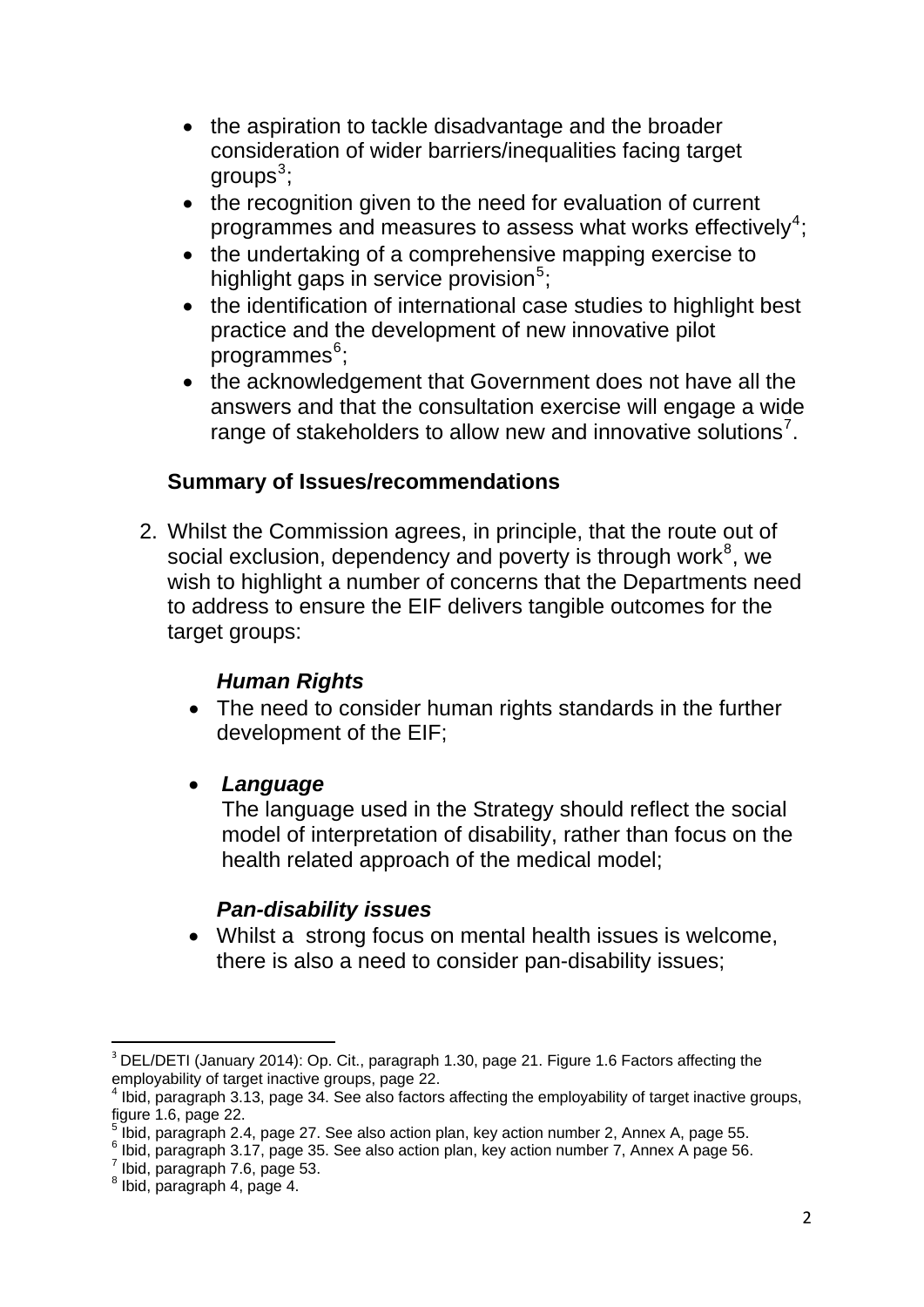### *Participation/Person-centred approach*

• Any measures arising from the EIF should be underpinned by person-centered planning including the development of personal support packages;

#### *Barriers to the labour market*

• Consideration of barriers to the labour market should focus on priorities such as childcare provision, the potential of a 'living wage' to mitigate against in-work poverty (a phenomenon which is increasing across the UK $9$ ), the need to consider welfare benefit issues closely linked to improved access to quality employment opportunities e.g. lone parent conditionality<sup>[10](#page-2-1)</sup>, permissible earnings disregard;

#### *Supported Employment Model*

• Consideration of the development of the supported employment model to include pre-employment and in-work support;

#### *Partnership working*

• At a strategic level, the Framework needs to be taken forward across a wider number of Government departments, including: the Office of the First Minister and the deputy First Minister (OFMdFM), Department for Education (DE), the Department for Health, Social Services and Public Safety (DHSSPS) and the Department for Social Development (DSD) in order to fully address the wide range of issues related to the Framework e.g. health and work outputs, social security issues etc;

#### *Open competition – procurement model*

• The need to take into account factors which constrained previous Government interventions to address unemployment e.g. the Department for Work and Pensions (DWP) Work Programme<sup>[11](#page-2-2)</sup>.

<sup>&</sup>lt;u> Andreas Andreas Andreas Andreas Andreas Andreas Andreas Andreas Andreas Andreas Andreas Andreas Andreas Andreas</u> <sup>9</sup> Mac Innes, T., Aldridge, H., Bushe, S., Kenway, P. and

<span id="page-2-0"></span>Tinson, A. (2013): 'Monitoring Poverty and Social Exclusion' (York: Joseph Rowntree Foundation/New Policy Institute). Available at: <http://www.jrf.org.uk/sites/files/jrf/MPSE2013.pdf><br>See commentary opening paragraph, page 26, also Indicator 7A Graph, page 27.

<span id="page-2-2"></span><span id="page-2-1"></span><sup>&</sup>lt;sup>10</sup> DEL/DETI (January 2014): Op Cit., paragraph 1.25, page 21.<br><sup>11</sup> House of Commons Committee of Public Accounts (13 February 2013): 'Department for Work and Pensions: Work Programme Outcome Statistics, Thirty-third Report of Session 2012-2013, report together with formal minutes and written evidence, conclusions and recommendations', pages 3-6. Available at:<http://www.publications.parliament.uk/pa/cm201213/cmselect/cmpubacc/936/936.pdf>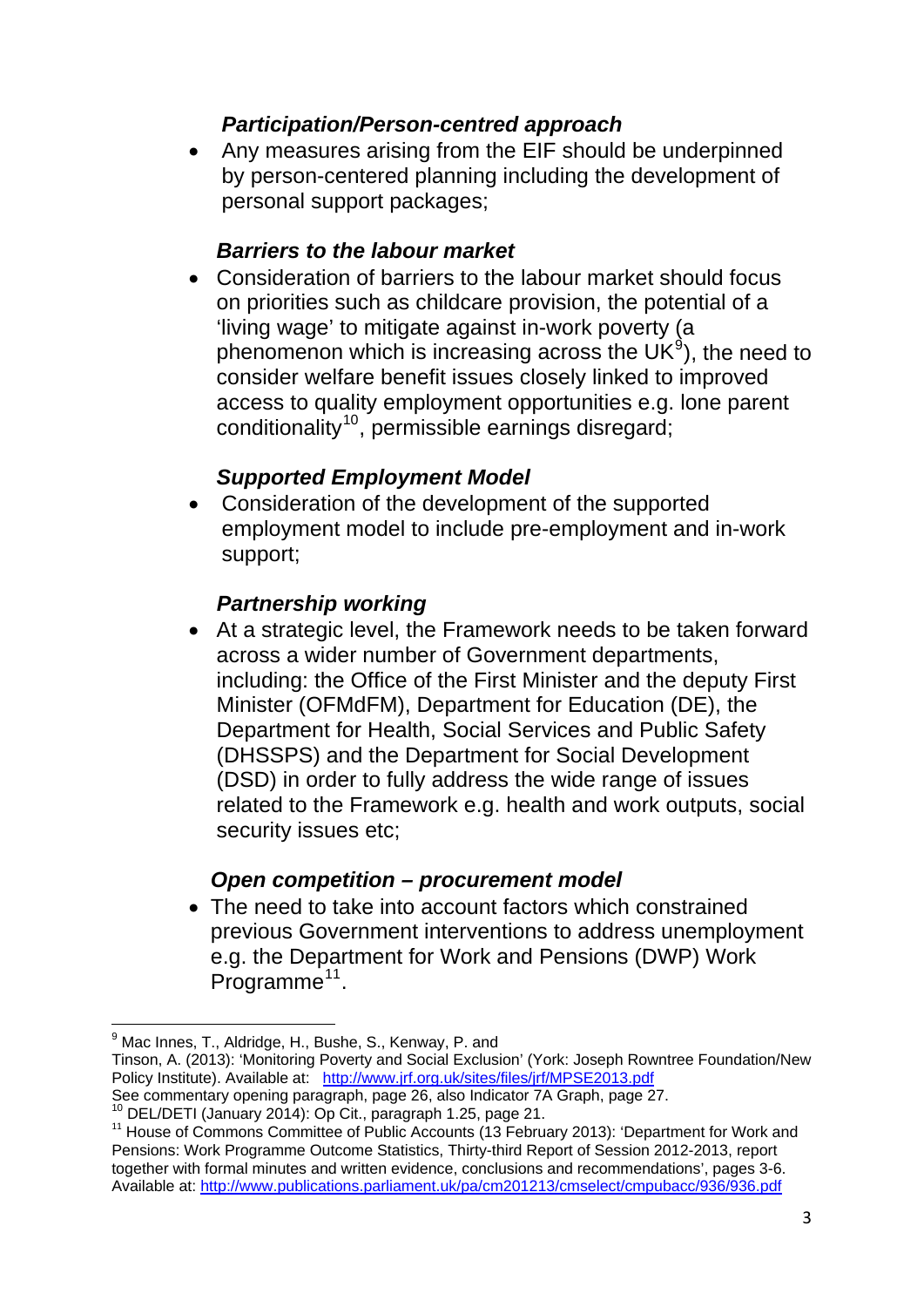# **Specific Commentary**

### **Human Rights**

- 3. The Commission notes the absence of any consideration within the EIF of human rights obligations such as the United Nations Convention on the Rights of Persons with Disabilities (CRPD) and the Convention of the Elimination of all Forms of Discrimination. (CEDAW).
- 4. The UK, which ratified the CRPD on  $8<sup>th</sup>$  June 2009, is required to promote, protect and ensure full and equal enjoyment of all human rights by all persons with disabilities. The CRPD confers a wide range of rights including those concerning education, employment, training, living standards, social protection, equality and nondiscrimination. In addition to a requirement to consider subject specific rights (e.g. independent living, adequate standard of living and social protection etc.), there is also a requirement to consider over-arching issues such as the rights concerned with accessibility and awareness raising and the multiple identities of persons with disabilities such as women, ethnic minorities and persons with dependants.

# **Language**

5. The CRPD recognises that many of the challenges facing disabled people today are as a result of attitudinal discrimination and environmental barriers rather than as a result of the nature of a specific impairment or disability and promotes the social model interpretation of disability rather than the traditional historical medical model<sup>[12](#page-3-0)</sup>. The Commission therefore recommends that Departments refer to 'disabled people/persons with disabilities' in preference to 'long-term sick and disabled'<sup>[13](#page-3-1)</sup>.

<span id="page-3-0"></span><sup>&</sup>lt;u> 1980 - Andrea Albert III, martin a bh</u>  $12$  The medical model interpretation of disability portrayed disability and impairment as the main obstacle to disabled people living full lives and failed to recognise the wider societal barriers such as attitudinal discrimination manifest in the built environment, the lack of universal design to deliver accessibility to goods, facilities and services and the failure to mainstream disabled people's right to participate fully in the life of the community and society.

<span id="page-3-1"></span><sup>&</sup>lt;sup>13</sup> DEL/DETI (January 2014):Op. Cit. paragraph 1.17 bullet point 1, page 17.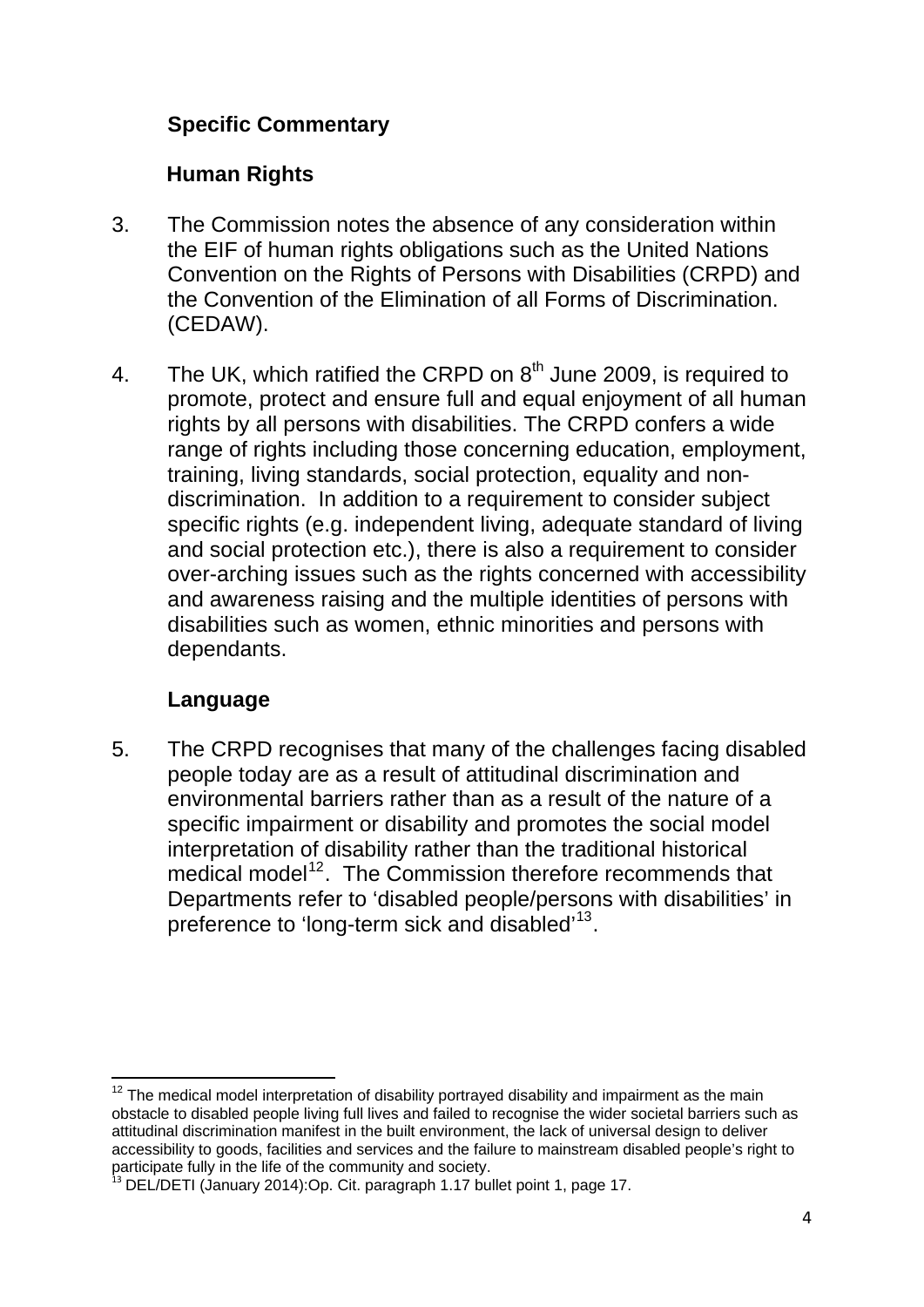#### **Pan-Disability Issues**

6. We note the strong focus within the consultation document on support for people with mental health issues in recognition of the fact that they represent a significant number of those people who are economically inactive<sup>[14](#page-4-0)</sup>. Whilst we welcome this consideration care needs to be taken to ensure that all people with disabilities receive appropriate support to access employment, education and training opportunities. The Preamble to the Convention makes clear the need to recognise the diversity of persons with disabilities, with regard to pan-disability issues and multiple identity considerations[15](#page-4-1).

# **Participation/Person centered approach**

- 7. We welcome the decision to convene a number of focus groups with individuals from the target groups, in order to provide an insight into the specific barriers to engagement with the labour market experienced by economically inactive groups<sup>[16](#page-4-2)</sup>.
- 8. The measures developed under the EIF should be underpinned by the ethos of a **person-centered** approach, such as the development of **individual** support packages to assist people on their own personal employment options.
- 9. The CRPD places great importance on the proper inclusion and participation of disabled people in the development of policies and measures which directly or indirectly impact on their lives.
- 10. Indeed, the first principle set out in Article 3, General Principles, of the CRPD requires consideration of the need for respect for inherent dignity, individual autonomy, including the freedom to make one's own choices and the independence to enable that choice to be made. Further, within the same provision the CRPD

<span id="page-4-0"></span>  $14$  DEL/DETI (January 2014): Op. Cit., paragraphs 1.21–1.23, pages 18 & 19. See also Annex A, action plan, key action 10, page 56.

<span id="page-4-1"></span><sup>&</sup>lt;sup>15</sup> Preamble, (m), (p). Available at: http://www.equalityni.org/archive/pdf/UNCRPDOptionalProtocol.pdf

<span id="page-4-2"></span><sup>&</sup>lt;sup>16</sup> E-mail update/advice, 15 April 2014, from DEL/DETI to Northern Ireland Council for Voluntary Action for dissemination among consultees, including research that DSD undertook to examine issues effecting lone parents, as well as the customer segmentation analysis of benefit and tax credit customers, along with information concerning the impact of welfare reform. Available at: [http://www.dsdni.gov.uk/index/stats\\_and\\_research/asu-welfare-reform-briefing.htm](http://www.dsdni.gov.uk/index/stats_and_research/asu-welfare-reform-briefing.htm)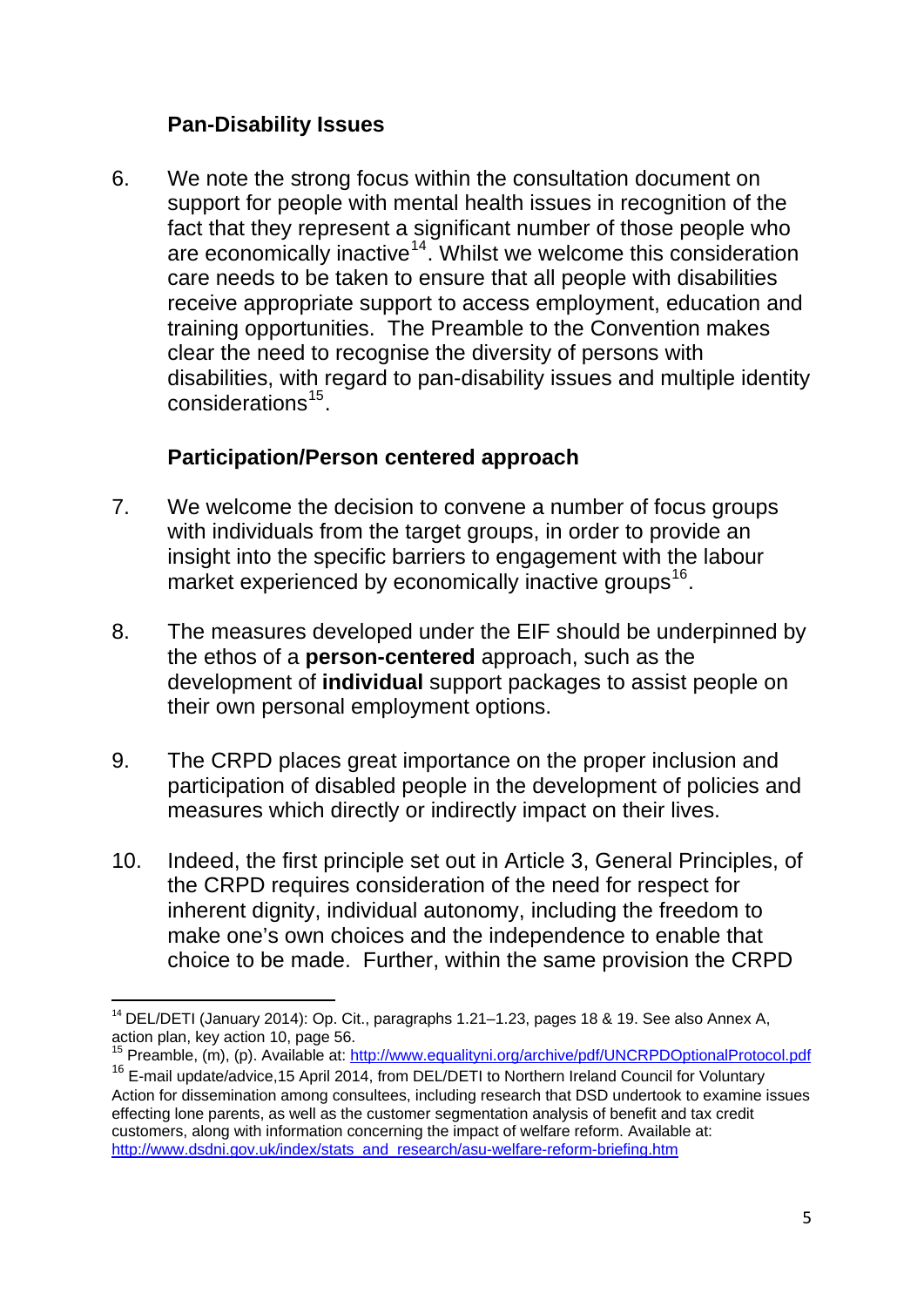calls for the **full and effective participation** and inclusion in society of disabled people.

- 11. In terms of understanding the collective experience of disabled people and their situation, General Obligations Article 4(3) of the CRPD requires public authorities to closely consult and **actively involve disabled people, including young people** through their representative organisations in the development and implementation of legislation and policies and in decision making processes related to them.
- 12. The Commission is aware that the Department for Employment and Learning (DEL) is in the process of developing a Disability Employment Strategy. The Strategy will be informed by a series of consultation workshops to (i) identify the barriers to employment and (ii) examine the existing range of disability employment service specialist programmes e.g. Workable Northern Ireland, Work Connect, Access to Work, Job introduction Programme, the Condition Management Program, and the Occupational Psychology Service<sup>[17](#page-5-0)</sup>.
- 13. The consultation exercise gave strong emphasis to the views from people with disabilities about the barriers they face accessing employment and the likely support arrangements needed to address these concerns<sup>[18](#page-5-1)</sup>. The Commission strongly urges the Departments to take into account this feedback in the future development of EIF. It is our understanding that DEL is intending to publish a report on this consultation exercise in May 2014.

# **Barriers to the labour market**

14. The Commission acknowledges the recognition within the consultation document<sup>[19](#page-5-2)</sup>, of the factors affecting the employability of target inactive groups, including: educational disadvantage, attitudinal discrimination, inflexible working arrangements, and poor quality services to support people back into employment. In particular, we would like to emphasise the absence of childcare provision as a significant barrier for people with family

<span id="page-5-0"></span> <sup>17</sup> Department of Employment and Learning (DEL)/Northern Ireland Union of Supported Employment (NIUSE) (November 2013): Disability Employment Service Consultation Workshops, St Columb's Park House, Londonderry/Derry.<br><sup>18</sup> Ibid.

<span id="page-5-1"></span>

<span id="page-5-2"></span> $19$  Summarised on page 22, in figure 1.6.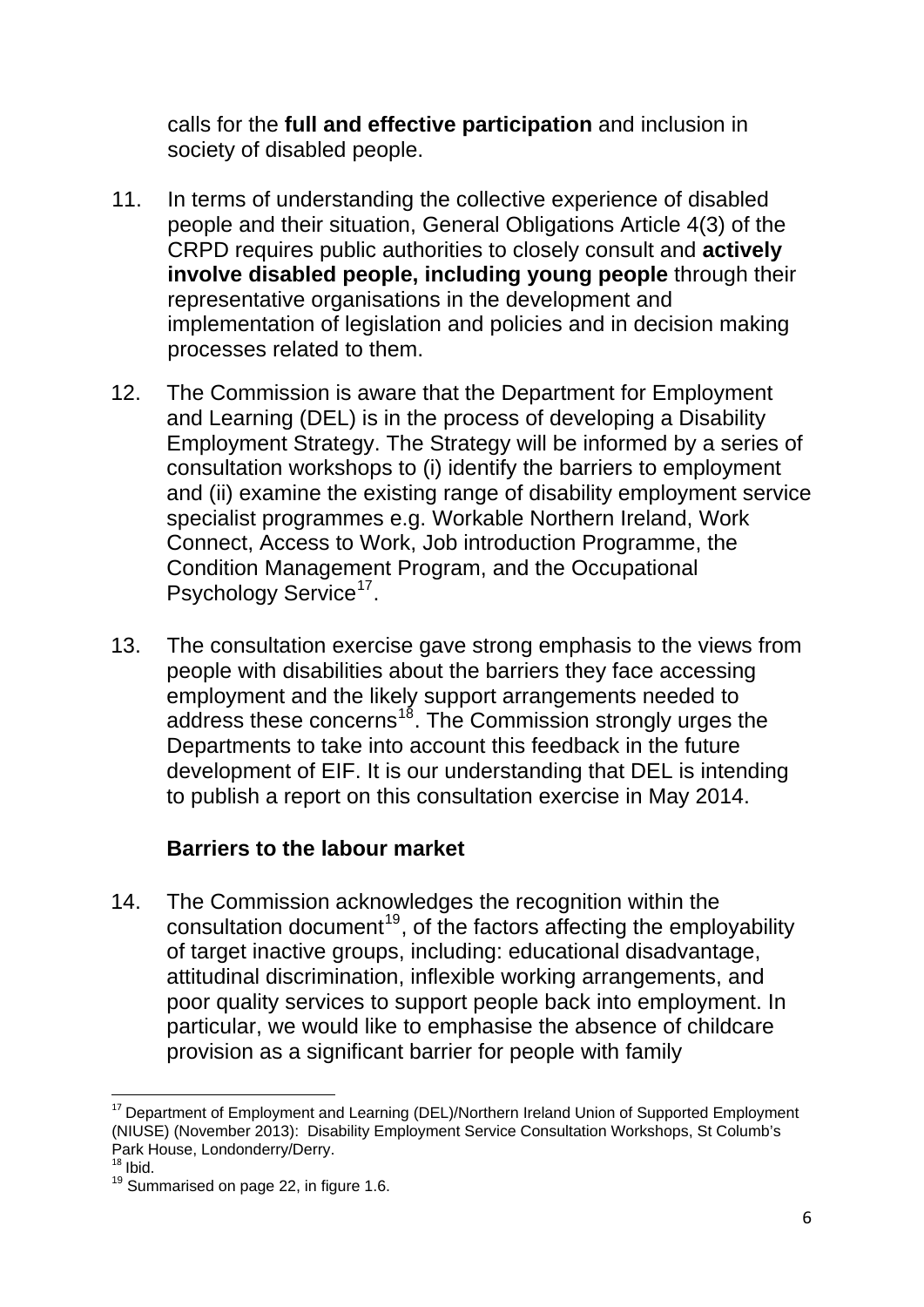commitments.

# **Childcare Provision**

- 15. The Commission's recent submission on compliance in Northern Ireland with the United Nations Convention on the Elimination of all forms of Discrimination Against Women (CEDAW) included specific recommendations that the number of childcare places in Northern Ireland be increased and that such provision be responsive to need, taking account of evening and weekend working patterns of women as well as cost and availability $^{20}$  $^{20}$  $^{20}$ .
- 16. An overarching observation highlighted in the paper was that "improvements to childcare provision in Northern Ireland are long overdue, and central to economic prosperity, poverty reduction and other Government aims, and should be treated as a priority. The further the Government can progress along the recommended direction of change, the closer they will be to achieving the more equitable labour market participation of mothers"<sup>[21](#page-6-1)</sup>.
- 17. One of the key conclusions within the paper was that the most effective combination of family and childcare policies for encouraging female labour market participation is one that offers a combination of well-compensated maternity and parental leave for the period immediately following birth and in the following years offers flexible work arrangements (including part-time work, flexible working hours, and job-sharing) and adequate provision of affordable childcare facilities. This combination is provided in countries (such as Denmark, Sweden, France, Belgium and Norway), where mothers' labour market participation rates are high and the negative effects of the presence of children on women's career and income prospects are relatively  $low<sup>22</sup>$  $low<sup>22</sup>$  $low<sup>22</sup>$ . The

<span id="page-6-1"></span> $21$  McQuaid, R., Graham, H. and Shapira, M. (February 2013): 'An expert paper on the type, extent and delivery of childcare provision necessary to maximise the economic participation of women within Northern Ireland', Section 5.3 Conclusion, final paragraph page 88 (Belfast: Employment Research Institute, Napier University for Equality Commission for Northern Ireland). Available at: [http://www.equalityni.org/D970EE65-19CF-440E-8FA7-2E348E3CE455/FinalDownload/DownloadId-](http://www.equalityni.org/D970EE65-19CF-440E-8FA7-2E348E3CE455/FinalDownload/DownloadId-FAD4583011B0ACA4B6AAA5AE5FD03B2B/D970EE65-19CF-440E-8FA7-2E348E3CE455/ECNI/media/ECNI/Publications/Delivering%20Equality/MaximisingChildcareMainReport2013.pdf?ext=.pdf)[FAD4583011B0ACA4B6AAA5AE5FD03B2B/D970EE65-19CF-440E-8FA7-](http://www.equalityni.org/D970EE65-19CF-440E-8FA7-2E348E3CE455/FinalDownload/DownloadId-FAD4583011B0ACA4B6AAA5AE5FD03B2B/D970EE65-19CF-440E-8FA7-2E348E3CE455/ECNI/media/ECNI/Publications/Delivering%20Equality/MaximisingChildcareMainReport2013.pdf?ext=.pdf) [2E348E3CE455/ECNI/media/ECNI/Publications/Delivering%20Equality/MaximisingChildcareMainRep](http://www.equalityni.org/D970EE65-19CF-440E-8FA7-2E348E3CE455/FinalDownload/DownloadId-FAD4583011B0ACA4B6AAA5AE5FD03B2B/D970EE65-19CF-440E-8FA7-2E348E3CE455/ECNI/media/ECNI/Publications/Delivering%20Equality/MaximisingChildcareMainReport2013.pdf?ext=.pdf) [ort2013.pdf?ext=.pdf](http://www.equalityni.org/D970EE65-19CF-440E-8FA7-2E348E3CE455/FinalDownload/DownloadId-FAD4583011B0ACA4B6AAA5AE5FD03B2B/D970EE65-19CF-440E-8FA7-2E348E3CE455/ECNI/media/ECNI/Publications/Delivering%20Equality/MaximisingChildcareMainReport2013.pdf?ext=.pdf)

<span id="page-6-0"></span>  $^{20}$  Equality Commission for Northern Ireland (March 2008): CEDAW Report – United Nations Convention on the Elimination of all forms of Discrimination Against Women, paragraph 2, first bullet point, page 29. <http://www2.ohchr.org/english/bodies/cedaw/docs/ngos/ECNIUK41.pdf>

<span id="page-6-2"></span><sup>&</sup>lt;sup>22</sup> McQuaid, R. et al. (February 2013): Op. Cit. See Executive Summary pages vi and xi, penultimate and concluding paragraph, page 88. (Belfast: Employment Research Institute, Napier University for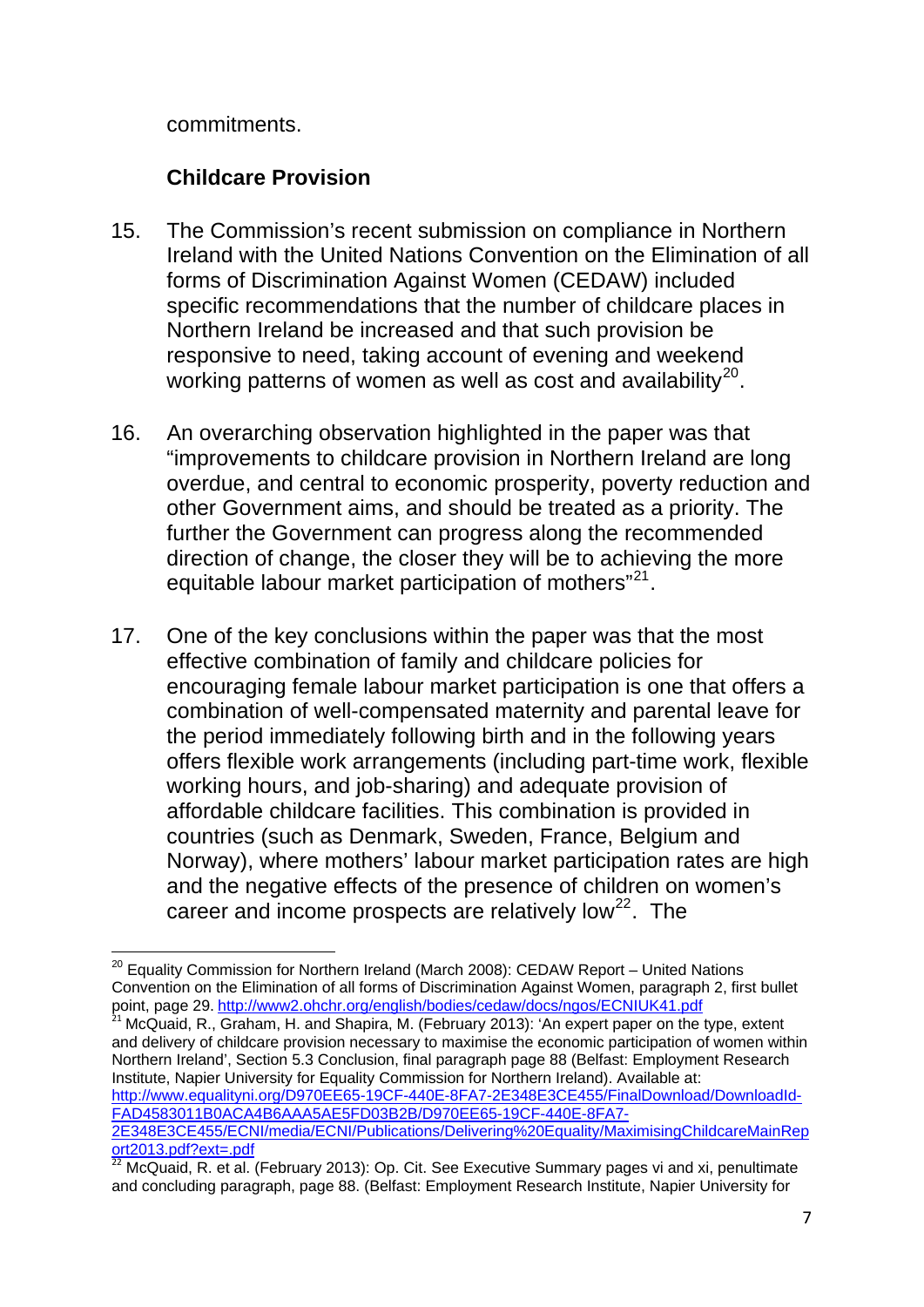Commission understands that whilst European targets for provision of childcare in 2000 was around 33%, provision in Northern Ireland today is around 14% and is ten years behind other regions within the  $UK^{23}$ .

- 18. The paper also emphasised the importance of higher rates of female employment and measures to protect the employment rights of working mothers (through job security, flexibility, quality, equal pay, and adequate childcare facilities) in the struggle against child poverty $^{24}$  $^{24}$  $^{24}$ .
- 19. A recent study by Barnardos and the Northern Ireland Council for Ethnic Minorities (NICEM) of the childcare needs of ethnic minority communities concluded, inter alia, that the high cost of childcare and low levels of local provision in Northern Ireland were significant factors for BME parents in choosing to rely heavily on informal arrangements with family and friends to assist with childcare support<sup>[25](#page-7-1)</sup>. While the authors of the study acknowledged that informal childcare does not always equate to unpaid childcare and can involve both monetary and/or reciprocal payments, they point out that those parents who avail of informal childcare arrangements are often not entitled to claim any cost they may incur through Working Tax Credit or a Childcare Voucher Scheme. Further observations from the study indicate a concern regarding variations in quality and safety associated with informal childcare

[FAD4583011B0ACA4B6AAA5AE5FD03B2B/D970EE65-19CF-440E-8FA7-](http://www.equalityni.org/D970EE65-19CF-440E-8FA7-2E348E3CE455/FinalDownload/DownloadId-FAD4583011B0ACA4B6AAA5AE5FD03B2B/D970EE65-19CF-440E-8FA7-2E348E3CE455/ECNI/media/ECNI/Publications/Delivering%20Equality/MaximisingChildcareMainReport2013.pdf?ext=.pdf)

[http://www.equalityni.org/D970EE65-19CF-440E-8FA7-2E348E3CE455/FinalDownload/DownloadId-](http://www.equalityni.org/D970EE65-19CF-440E-8FA7-2E348E3CE455/FinalDownload/DownloadId-FAD4583011B0ACA4B6AAA5AE5FD03B2B/D970EE65-19CF-440E-8FA7-2E348E3CE455/ECNI/media/ECNI/Publications/Delivering%20Equality/MaximisingChildcareMainReport2013.pdf?ext=.pdf)[FAD4583011B0ACA4B6AAA5AE5FD03B2B/D970EE65-19CF-440E-8FA7-](http://www.equalityni.org/D970EE65-19CF-440E-8FA7-2E348E3CE455/FinalDownload/DownloadId-FAD4583011B0ACA4B6AAA5AE5FD03B2B/D970EE65-19CF-440E-8FA7-2E348E3CE455/ECNI/media/ECNI/Publications/Delivering%20Equality/MaximisingChildcareMainReport2013.pdf?ext=.pdf)

<sup>&</sup>lt;u> 1989 - Andrea Station Andrea Station (1989), actor a component de la component de la component de la componen</u> Equality Commission for Northern Ireland). Available at: [http://www.equalityni.org/D970EE65-19CF-](http://www.equalityni.org/D970EE65-19CF-440E-8FA7-2E348E3CE455/FinalDownload/DownloadId-FAD4583011B0ACA4B6AAA5AE5FD03B2B/D970EE65-19CF-440E-8FA7-2E348E3CE455/ECNI/media/ECNI/Publications/Delivering%20Equality/MaximisingChildcareMainReport2013.pdf?ext=.pdf)[440E-8FA7-2E348E3CE455/FinalDownload/DownloadId-](http://www.equalityni.org/D970EE65-19CF-440E-8FA7-2E348E3CE455/FinalDownload/DownloadId-FAD4583011B0ACA4B6AAA5AE5FD03B2B/D970EE65-19CF-440E-8FA7-2E348E3CE455/ECNI/media/ECNI/Publications/Delivering%20Equality/MaximisingChildcareMainReport2013.pdf?ext=.pdf)

[<sup>2</sup>E348E3CE455/ECNI/media/ECNI/Publications/Delivering%20Equality/MaximisingChildcareMainRep](http://www.equalityni.org/D970EE65-19CF-440E-8FA7-2E348E3CE455/FinalDownload/DownloadId-FAD4583011B0ACA4B6AAA5AE5FD03B2B/D970EE65-19CF-440E-8FA7-2E348E3CE455/ECNI/media/ECNI/Publications/Delivering%20Equality/MaximisingChildcareMainReport2013.pdf?ext=.pdf) [ort2013.pdf?ext=.pdf](http://www.equalityni.org/D970EE65-19CF-440E-8FA7-2E348E3CE455/FinalDownload/DownloadId-FAD4583011B0ACA4B6AAA5AE5FD03B2B/D970EE65-19CF-440E-8FA7-2E348E3CE455/ECNI/media/ECNI/Publications/Delivering%20Equality/MaximisingChildcareMainReport2013.pdf?ext=.pdf)

<sup>23</sup> Committee for the Office of the First and deputy First Minister: 'Childcare Strategy OFMdFM Briefing', Hansard, Official Report, March 2013. Available at: [http://www.niassembly.gov.uk/Assembly-](http://www.niassembly.gov.uk/Assembly-Business/Official-Report/Committee-Minutes-of-Evidence/Session-2012-2013/March-2013/Childcare-Strategy-OFMDFM-Briefing/)[Business/Official-Report/Committee-Minutes-of-Evidence/Session-2012-2013/March-2013/Childcare-](http://www.niassembly.gov.uk/Assembly-Business/Official-Report/Committee-Minutes-of-Evidence/Session-2012-2013/March-2013/Childcare-Strategy-OFMDFM-Briefing/)[Strategy-OFMDFM-Briefing/](http://www.niassembly.gov.uk/Assembly-Business/Official-Report/Committee-Minutes-of-Evidence/Session-2012-2013/March-2013/Childcare-Strategy-OFMDFM-Briefing/) 

<span id="page-7-0"></span><sup>&</sup>lt;sup>24</sup> McQuaid, R., et al. (February 2013): Op. Cit., Section 2.2.1 'Family Policies and Female Labour Participation', penultimate paragraph, page 21 (Belfast: Employment Research Institute, Napier University for Equality Commission for Northern Ireland). Available at:

[<sup>2</sup>E348E3CE455/ECNI/media/ECNI/Publications/Delivering%20Equality/MaximisingChildcareMainRep](http://www.equalityni.org/D970EE65-19CF-440E-8FA7-2E348E3CE455/FinalDownload/DownloadId-FAD4583011B0ACA4B6AAA5AE5FD03B2B/D970EE65-19CF-440E-8FA7-2E348E3CE455/ECNI/media/ECNI/Publications/Delivering%20Equality/MaximisingChildcareMainReport2013.pdf?ext=.pdf) [ort2013.pdf?ext=.pdf](http://www.equalityni.org/D970EE65-19CF-440E-8FA7-2E348E3CE455/FinalDownload/DownloadId-FAD4583011B0ACA4B6AAA5AE5FD03B2B/D970EE65-19CF-440E-8FA7-2E348E3CE455/ECNI/media/ECNI/Publications/Delivering%20Equality/MaximisingChildcareMainReport2013.pdf?ext=.pdf)

<span id="page-7-1"></span> $25$  Kernaghan, D. (March 2014): 'Believe in Childcare? Believe in Children – Investigation into the Childcare Needs of ethnic minority Communities in Northern Ireland', conclusions, paragraph 3, page 51 (Belfast: Northern Ireland Council for Ethnic Minorities/Barnardos). Available at:

[http://nicem.org.uk/wp-content/uploads/2014/03/Believe-in-Childcare-NICEM-and-Barnardos-NI-Dr-](http://nicem.org.uk/wp-content/uploads/2014/03/Believe-in-Childcare-NICEM-and-Barnardos-NI-Dr-Donna-Kernaghan.pdf)[Donna-Kernaghan.pdf](http://nicem.org.uk/wp-content/uploads/2014/03/Believe-in-Childcare-NICEM-and-Barnardos-NI-Dr-Donna-Kernaghan.pdf)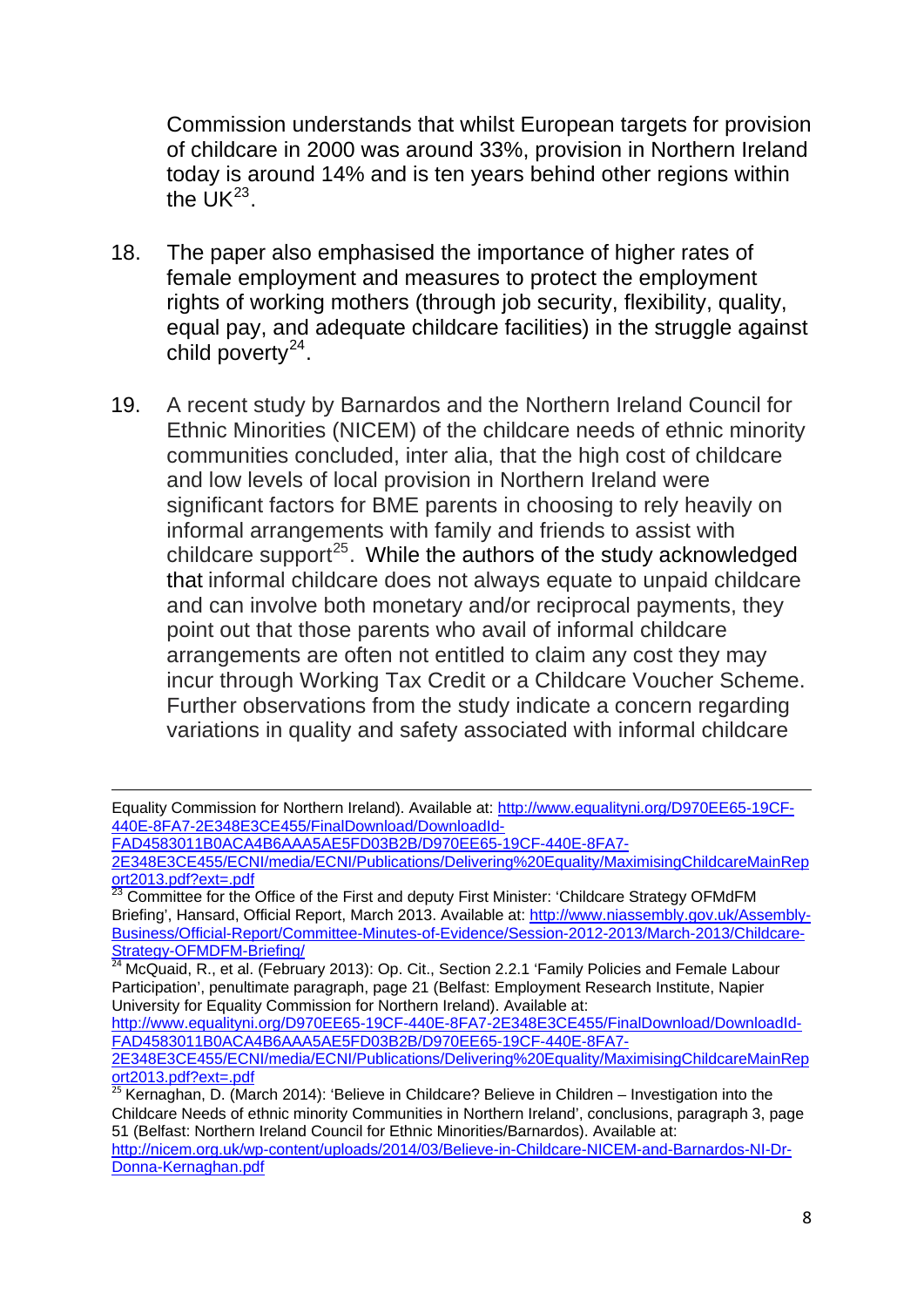arrangements<sup>26</sup>. Key findings arising from the study included:

- the increasing need to review the current childcare infrastructure and develop a childcare model which incorporates the needs of BME parents working outside traditional working hours. The study draws attention to the fact that while this issue is particularly relevant to BME workers, a changing economy and job market has led to an increase in parents across the wider population employed through zero-hours contracts and working atypical hours;
- nearly two thirds of BME parents reported some level of difficulty with being able to access information with regard to some form of financial assistance with childcare support.
- the study recommended that provision of childcare services in Northern Ireland be on a statutory basis to ensure there is enough childcare to meet the needs of working parents in their local area $^{27}$  $^{27}$  $^{27}$ .
- 20. In response to the Office of the First and deputy First Minister, OFMdFM consultation on 'Bright Start - The NI Executive's Strategy for Affordable and Integrated Childcare', some consultees expressed a view that childcare should not simply be for the children of working parents or parents who wanted to train or study. Quality childcare, with a developmental and/or educational ethos was also seen as potentially beneficial for children whose parents were unemployed or economically inactive. Some consultees believed that these children might benefit most from quality childcare provision $^{28}$  $^{28}$  $^{28}$ .
- 21. Research by Contact a Family Northern Ireland, a leading UK Charity providing support to families and carers of disabled children indicates that families are at more risk of poverty and going without basic necessities in recent times $^{29}$  $^{29}$  $^{29}$ .

  $26$  Kernaghan, D. (March 2014): Op. Cit., paragraph 4, page 16. Over half the parents who participated in this study relied to some degree on informal childcare arrangements, through the support of family and friends while 36.7% of BME parents involved in the study relied only on this type informal care arrangement. See study table 9 and associated explanatory paragraphs page 16.  $27$  Ibid. pages 51-53.

<span id="page-8-1"></span><span id="page-8-0"></span><sup>&</sup>lt;sup>28</sup> Office of the First and deputy First Minister (2014): 'A Bright Start -The NI Executive's Strategy for Affordable and Integrated Childcare': Strategic Framework and Key First Actions, paragraph 11, page 27. Available at: <http://www.northernireland.gov.uk/bright-start-strategic-framework-key-actions.pdf>

<span id="page-8-2"></span><sup>&</sup>lt;sup>29</sup> Contact a Family (May 2012): 'Counting the Costs 2012 - The financial reality for families with disabled children in Northern Ireland', key findings online, page 1, summary narrative, page 2. Available at: [http://www.cafamily.org.uk/media/391038/counting\\_the\\_costs\\_ni\\_insert.pdf](http://www.cafamily.org.uk/media/391038/counting_the_costs_ni_insert.pdf)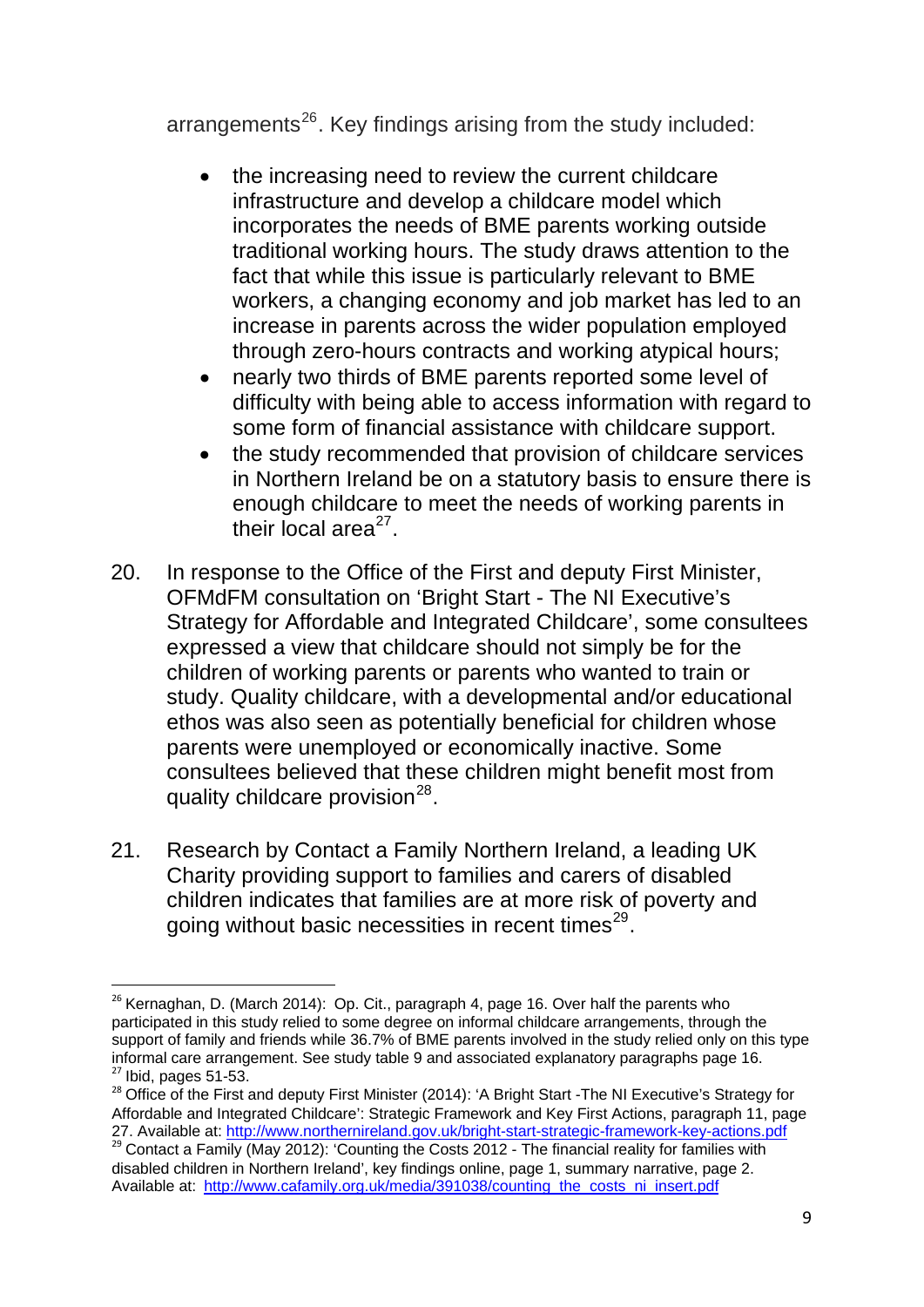22. Of those families with disabled children who participated in the research, 72% were working families. Only 14% used paid childcare, whilst 24% cared for more than one disabled child and 23% were lone parents. The findings showed that 85% of families have gone without something because of a lack of money, including, food (21%), heating  $(42\%)^{30}$  $(42\%)^{30}$  $(42\%)^{30}$ , clothes (61%), days out/leisure (85%), specialist equipment/adaptations (25%)<sup>[31](#page-9-1)</sup>. Furthermore, 61% of those who had participated believed that their financial situation would worsen in the next 12 months with 78% citing welfare reform as the main reason for this.

Despite the summary of evidence above, it remains the case that support services to assist families with dependents, in particular lone parents, into employment remain inadequate.

### **Welfare and Social Security**

- 23. While The Commission acknowledge the merit of the argument underpinning the title of the framework 'Enabling Success' "that the most reliable route out of social exclusion, dependency and poverty is through work"<sup>[32](#page-9-2)</sup>. It is not only those economically inactive people relying on benefits who are experiencing poverty and social exclusion. Statistics highlighted by the Department for Social Development (DSD) show that, in Northern Ireland, over two fifths of individuals living in low income households were part of a family where at least one adult was either in full-time or in part-time work $33$ .
- 24. The Department highlights evidence from the Institute for Public Policy Research (IPPR) and the Joseph Rowntree Foundation (JRF) that the situation of these 'working poor' is likely to get worse as a result of factors such as stagnant wage inflation, the continuing economic downturn and rising energy costs. DSD cite these findings as being of particular concern in relation to Northern Ireland, because their statistics also show that it has lower

<span id="page-9-0"></span><sup>&</sup>lt;u> 1980 - Andrea Andrew Maria (h. 1980).</u><br>Demografia  $30$  Compared with 21% in the UK.<br> $31$  Contact a Family (May 2012)

<span id="page-9-3"></span><span id="page-9-2"></span><span id="page-9-1"></span> $32$ DEL/DETI (January 2014): Op. Cit. paragraph 4, page 4.<br> $33$  Department for Social Development (June 2012): 'Discretionary Support Policy Consultation Paper', paragraph 3, page 10 (Belfast: DSD). Available at:

[http://www.google.co.uk/url?sa=t&rct=j&q=&esrc=s&source=web&cd=1&ved=0CDEQFjAA&url=http%](http://www.google.co.uk/url?sa=t&rct=j&q=&esrc=s&source=web&cd=1&ved=0CDEQFjAA&url=http%3A%2F%2Fwww.dsdni.gov.uk%2Fprint%2Fdiscretionary-support-policy-consultation-paper.doc&ei=3BVHU_i4Ocrm7AbJ_IGoCg&usg=AFQjCNGnWL0OIM_pRi9HVajLQenBvA_mDA&sig2=ONqhoXlepU_n2_zp_8BykA&bvm=bv.64507335,d.ZGU) [3A%2F%2Fwww.dsdni.gov.uk%2Fprint%2Fdiscretionary-support-policy-consultation](http://www.google.co.uk/url?sa=t&rct=j&q=&esrc=s&source=web&cd=1&ved=0CDEQFjAA&url=http%3A%2F%2Fwww.dsdni.gov.uk%2Fprint%2Fdiscretionary-support-policy-consultation-paper.doc&ei=3BVHU_i4Ocrm7AbJ_IGoCg&usg=AFQjCNGnWL0OIM_pRi9HVajLQenBvA_mDA&sig2=ONqhoXlepU_n2_zp_8BykA&bvm=bv.64507335,d.ZGU)[paper.doc&ei=3BVHU\\_i4Ocrm7AbJ\\_IGoCg&usg=AFQjCNGnWL0OIM\\_pRi9HVajLQenBvA\\_mDA&sig](http://www.google.co.uk/url?sa=t&rct=j&q=&esrc=s&source=web&cd=1&ved=0CDEQFjAA&url=http%3A%2F%2Fwww.dsdni.gov.uk%2Fprint%2Fdiscretionary-support-policy-consultation-paper.doc&ei=3BVHU_i4Ocrm7AbJ_IGoCg&usg=AFQjCNGnWL0OIM_pRi9HVajLQenBvA_mDA&sig2=ONqhoXlepU_n2_zp_8BykA&bvm=bv.64507335,d.ZGU) [2=ONqhoXlepU\\_n2\\_zp\\_8BykA&bvm=bv.64507335,d.ZGU](http://www.google.co.uk/url?sa=t&rct=j&q=&esrc=s&source=web&cd=1&ved=0CDEQFjAA&url=http%3A%2F%2Fwww.dsdni.gov.uk%2Fprint%2Fdiscretionary-support-policy-consultation-paper.doc&ei=3BVHU_i4Ocrm7AbJ_IGoCg&usg=AFQjCNGnWL0OIM_pRi9HVajLQenBvA_mDA&sig2=ONqhoXlepU_n2_zp_8BykA&bvm=bv.64507335,d.ZGU)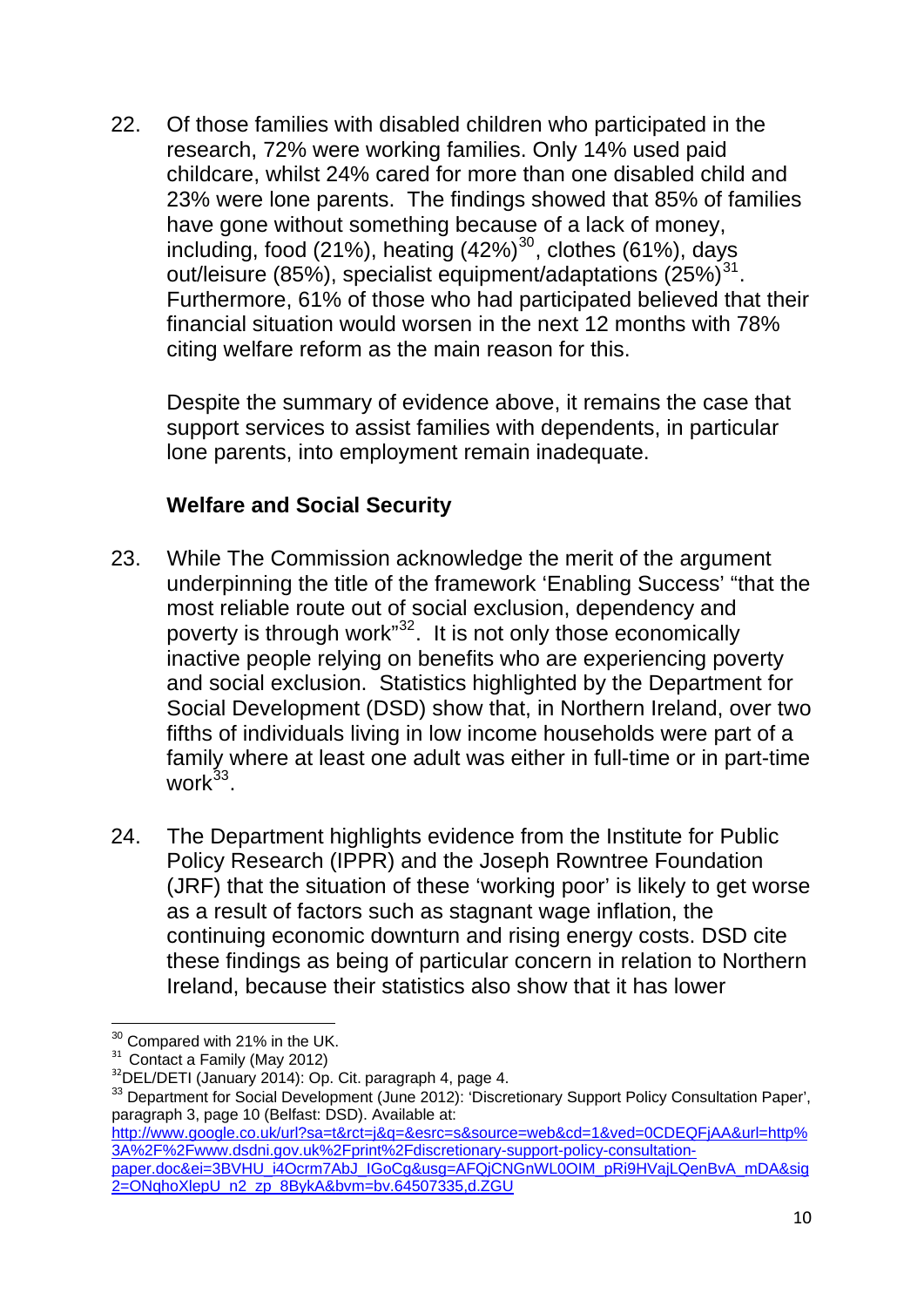household incomes, a higher proportional spend on necessities and significantly higher rates of fuel poverty than the rest of the  $UK^{34}$ .

- 25. In light of the evidence above we are concerned that any new initiatives to tackle economic inactivity will potentially result in individuals entering into low paid and low skilled jobs which may result in an experience of in-work poverty.
- 26. The Departments may wish to consider mitigation against such **potential adverse** impact, including through the possible use of:
	- a living wage guarantee;
	- an increase in the earnings disregard for those in receipt of welfare benefits $35$ ;
	- removing the freeze on Child Benefit<sup>[36](#page-10-1)</sup>.
- 27. In considering the above recommendations we encourage the Department's to consider their equality and human rights obligations. Article 28 of CRPD sets forth the right of persons with disabilities to an adequate standard of living and social protection and the obligation on state parties to take appropriate steps to safeguard and promote the realisation of this right. This includes ensuring access for persons with disabilities and their families living in situations of poverty to assistance from the state with disability related expenses, including financial assistance and appropriate support services such as respite care provision.

# **Supported Employment Model**

28. The Commission notes the observation set out in the consultation paper that only "a form of temporary supported employment is often necessary" to support the relevant target groups into employment<sup>[37](#page-10-2)</sup>. As highlighted by stakeholders attending the

<sup>&</sup>lt;sup>34</sup> DSD (June 2012): Op. Cit., paragraph 4, page 10.

<span id="page-10-0"></span><sup>&</sup>lt;sup>35</sup> Its purpose to provide a 'buffer zone' which would allow a claimant's income to increase for a limited period without affecting their benefit entitlement.

<span id="page-10-1"></span> $36$ Kernaghan, D. (March 2014): Op. Cit., paragraphs 4 & 5, page 10. Concludes that a number of reforms have had a particular adverse impact on families with babies and children. The reduction in childcare tax credit from providing 80 percent to 70 percent of the childcare cost coupled with a freeze in the value of Child Benefit for three years has resulted in families with children, including those with disabilities, lone parents, being hit hard by welfare benefit cuts impacting on those in the severest poverty. Given that the proposed changes in the Welfare Reform Bill have yet to be implemented this is a matter of concern for a wide range of stakeholders.

<span id="page-10-2"></span><sup>37</sup> DEL/DETI (January 2014): Op. Cit., paragraph, 4.10, page 39.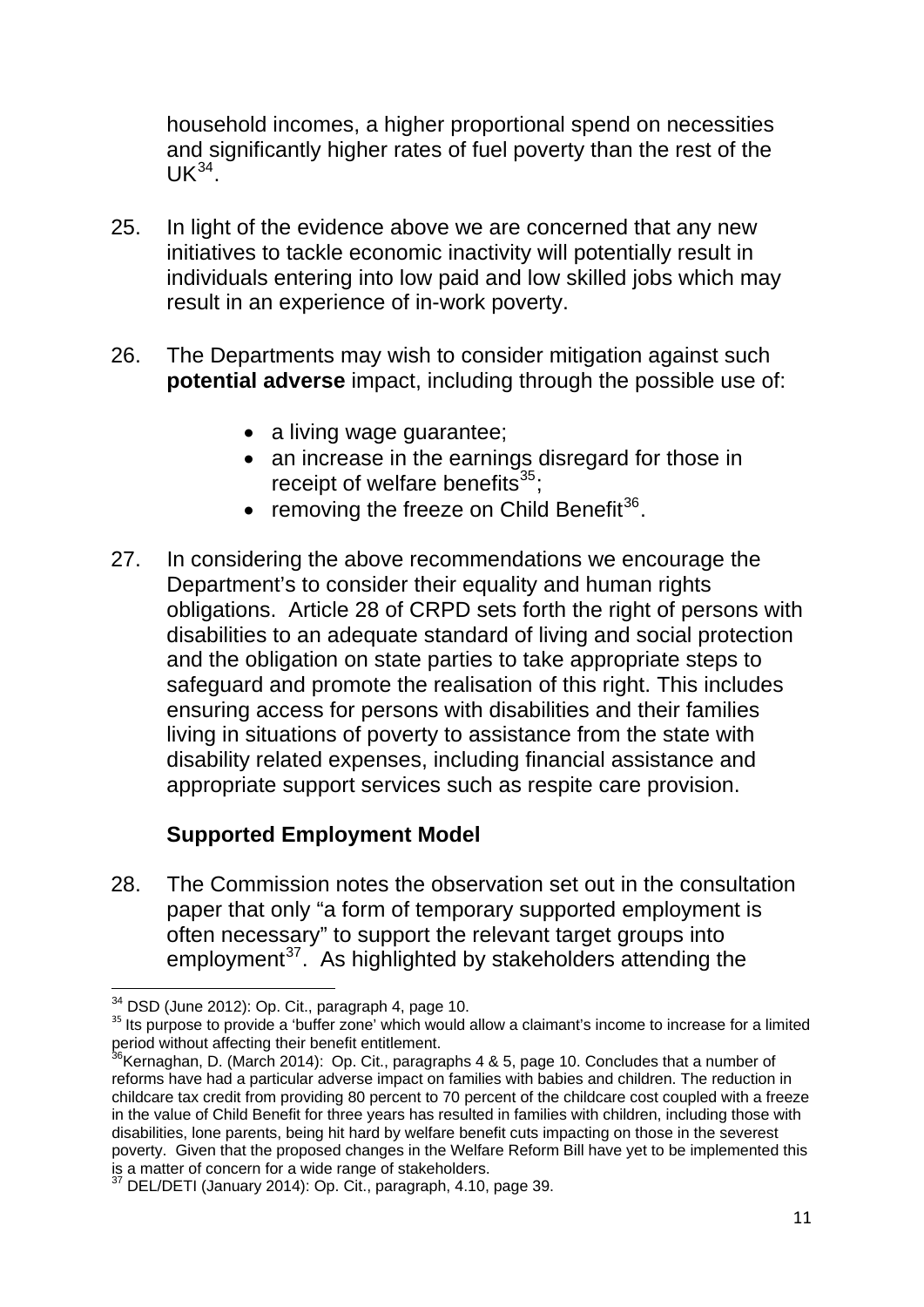consultation engagement events<sup>38</sup> hosted jointly by the Departments in Belfast and Derry/Londonderry and elsewhere, the supported employment model would likely be more beneficial if the support provided was ongoing and not confined to a limited number of weeks/months at the pre-employment/initial employment stages.

- 29. The European Social Fund (ESF) has been the main sources of funding for supported employment projects. While DEL has provided matching funding for some ESF funded supported employment projects, long-term and mainstream funding for these has not been secured. We note the acknowledgement from DEL representatives to the Employment and Learning Committee in May 2013 in its Special Educational Needs Post 19 Briefing, that ESF funded projects were the main source of support for people with complex support requirements to access educational training and employment opportunities<sup>[39](#page-11-0)</sup>.
- 30. The briefing highlighted that projects such as the Orchardville Society, the NOW Project, and Stepping Stones considered as good practice examples, offered support through training, work placements or employment through their own social enterprise  $b$ usinesses $40$ .
- 31. The Commission is aware that the supported employment model, traditionally understood as a support mechanism to assist people with disabilities into employment, now delivers to a much wider target group of beneficiaries including lone parents and other economically and socially disadvantaged groups. The outcomes from this model should be properly evaluated as part of the mapping exercise of current service provision committed to in the Action Plan.

<span id="page-11-0"></span>Leaning Special Educational Needs Post 19: DEL Briefing. Available at:

<span id="page-11-1"></span>[http://www.niassembly.gov.uk/Assembly-Business/Official-Report/Committee-Minutes-of-](http://www.niassembly.gov.uk/Assembly-Business/Official-Report/Committee-Minutes-of-Evidence/Session-2012-2013/May-2013/Special-Educational-Needs-Post-19-DEL-Briefing/)[Evidence/Session-2012-2013/May-2013/Special-Educational-Needs-Post-19-DEL-Briefing/](http://www.niassembly.gov.uk/Assembly-Business/Official-Report/Committee-Minutes-of-Evidence/Session-2012-2013/May-2013/Special-Educational-Needs-Post-19-DEL-Briefing/)<br><sup>40</sup> Ibid.

 <sup>38</sup> DEL/DETI (18.03.14): Transcript from Londonderry/Derry Consultation Event. A representative from the Royal National Institute for the Blind and Visually Impaired highlighted the fact that "someone who is long term inactive and disabled is not going to find a job within six months to a year. It's going to take years and is the investment going to be there to do that? So when you talk about outcomes and someone coming onto an employment programme is the set up going to be that that person could be working with an organisation for a number of years not months to get to their outcome. And how are the departments going to fund that and facilitate that? These are not outcomes which are going to be achieved in the short term". Available athttp://www.delni.gov.uk/derry-event-18-march-2014.pdf <sup>39</sup> Department For Employment and Learning (2013): Briefing to the Committee for Employment and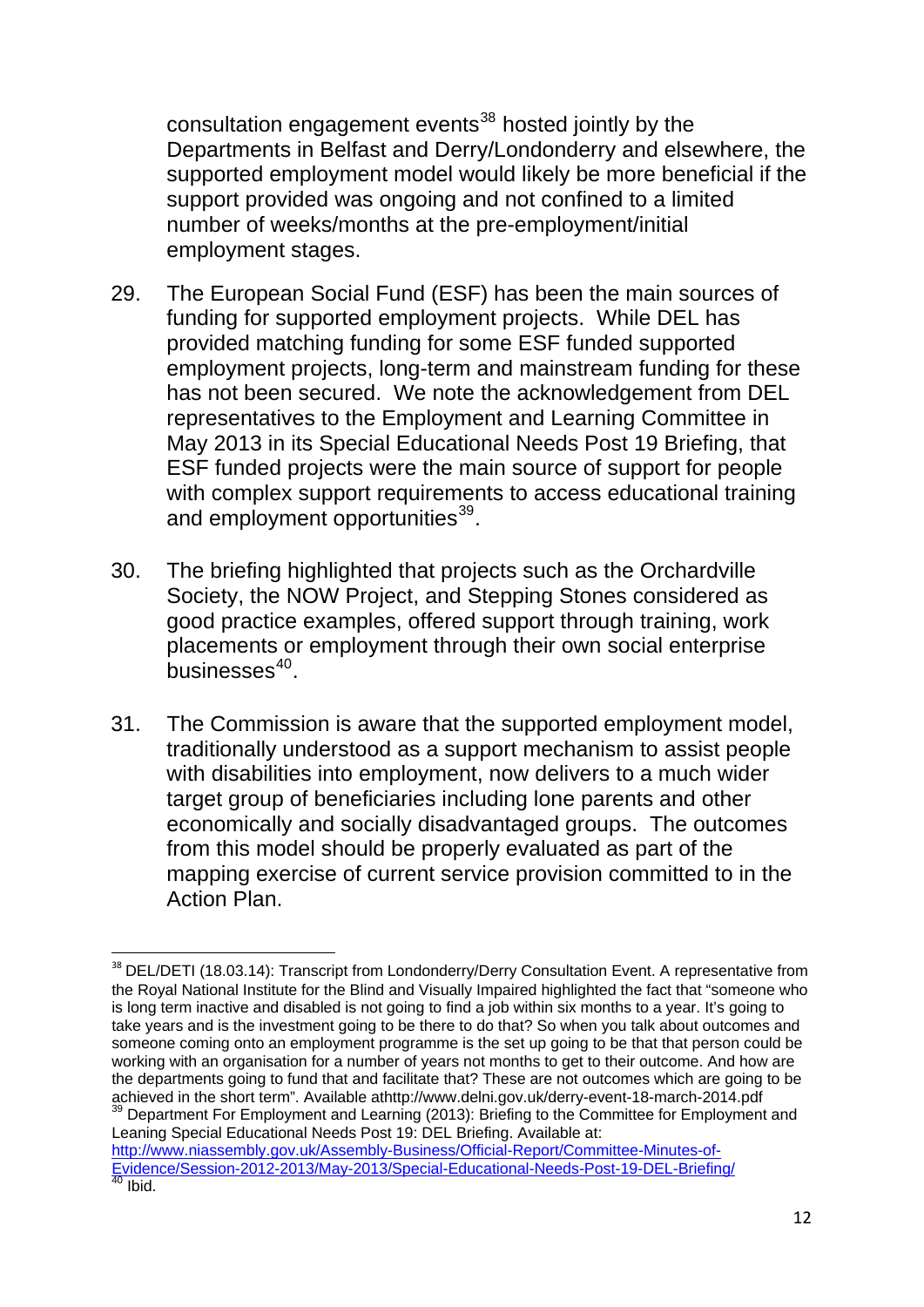- 32. The Commission understands that, historically, supported employment programmes have not received direct government financial assistance<sup>[41](#page-12-0)</sup>. Supported Employment programmes continue to be resourced on a short term basis through a variety of funding streams, such as the ESF and have not been properly mainstreamed within education and employment programmes.
- 33. The need for better resourcing of supported employment programmes was also identified and recommended in the Final Report of the PSI Working Group on Disability<sup>[42](#page-12-1)</sup>.
- 34. Stakeholders have advised us that the current funding allocation for ESF supported projects will expire in early 2015<sup>[43](#page-12-2)</sup> and existing promoters will have to submit new project bids to maintain their existing programs. This process may result in projects being discontinued with consequent adverse impacts for beneficiaries of current services catering for both target groups.
- 35. The Commission recommends that much furtherer consideration be given to the use of the supported employment model as a more permanent and long-term feature of the strategy to assist those who have experienced long-term disengagement from the labour market.

# **Partnership Working**

- 36. The Commission acknowledges that there is a clear recognition in the Strategic Framework document of the need for partnership working as evidenced by the joint departmental approach to the Framework both in the drafting of the Framework and the crossdepartmental representation at the consultation events.
- 37. However, we recommend that a number of other Government

<span id="page-12-0"></span> <sup>41</sup> Equality Commission for Northern Ireland (March/April 2011): Feedback from CRPD evidence gathering workshops, articles 27 & 28 (not published). Stakeholders from the Supported Employment sector have advised us that supported employment programmes are traditionally not funded by the state and service providers in this area are largely dependent on European funding programmes to sustain supported employment principles and practice.

<span id="page-12-1"></span><sup>&</sup>lt;sup>42</sup> Office of the First and deputy First Minister, (December 2009): 'Report of the Promoting Social Inclusion Working Group on Disability', paragraph 8.17, page 106. See also Annex to the Report of Promoting Social Inclusion Working Group on Disability: PSI Disability Subgroup Reports, bullet point 4, page 97. Available at: [http://www.ofmdfmni.gov.uk/index/equality/disability/disability-promoting-](http://www.ofmdfmni.gov.uk/index/equality/disability/disability-promoting-social-inclusion.htm)

<span id="page-12-2"></span>[social-inclusion.htm](http://www.ofmdfmni.gov.uk/index/equality/disability/disability-promoting-social-inclusion.htm)<br><sup>[43](http://www.ofmdfmni.gov.uk/index/equality/disability/disability-promoting-social-inclusion.htm)</sup> Equality Commission for Northern Ireland (March/April 2011): Op Cit.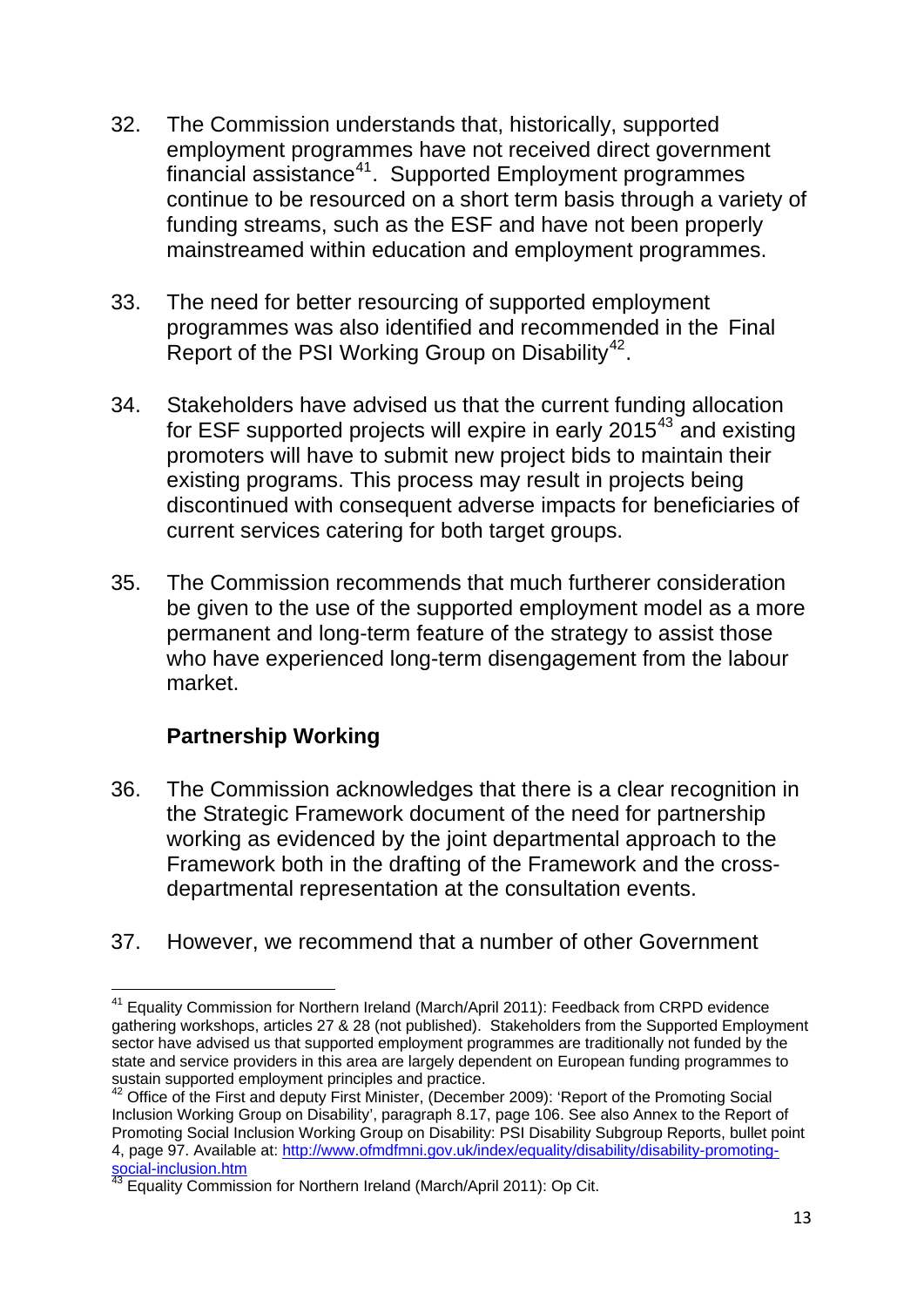Departments should also have a clear role in developing and taking responsibility for delivering the Framework. There are a wide range of issues associated with economic inactivity which are beyond the remit of DEL and DETI.

- 38. The participation of the Office of the First and deputy First Minister (OFMdFM) is essential given its overall responsibility within the Executive for equality and human rights and its broader leadership obligations across government.
- 39. The Department of Education clearly has a role, through early intervention to address the educational deficits affecting the target groups, thereby reducing in-flow into the pool of economically inactive people.
- 40. The Department of Health and Social Services and Public Safety, (DHSSPS) also has key role in addressing the health and social care inequalities impacting on both target groups, in the context of greater integration of health and work outcomes<sup>[44](#page-13-0)</sup>.
- 41. Finally, there is also an important role for the Department of Social Development (DSD) given the close relationship between welfare reform and existing /proposed welfare to employment programmes and work measures.

#### **Procurement Model – Open Competition**

- 42. In adopting any new procurement model associated with the commitment to innovative solutions, the Departments should take into account recent evaluation of government interventions to deal with unemployment<sup>[45](#page-13-1)</sup>.
- 43. For example, the Commission is aware of the problems experienced by the Department of Work and Pension's (DWP) 'Work' programme in GB, a new employment/welfare measure, not unlike the 'Steps To Success', the new adult return to work programme to be introduced in Northern Ireland. DWP's own evaluation of the Work Programme earlier this year indicated that

 <sup>44</sup> DEL/DETI (January 2014): Op. Cit. paragraphs 6.2 - 6.8, pages 49-50.

<span id="page-13-1"></span><span id="page-13-0"></span> $45$ Ibid, paragraph 3.12, page 39. The factors which can constrain government interventions include: large centrally designed programmes, political capital resting on high profile initiatives, policy moving on before evidence has been gathered and a lack of evaluation of what works.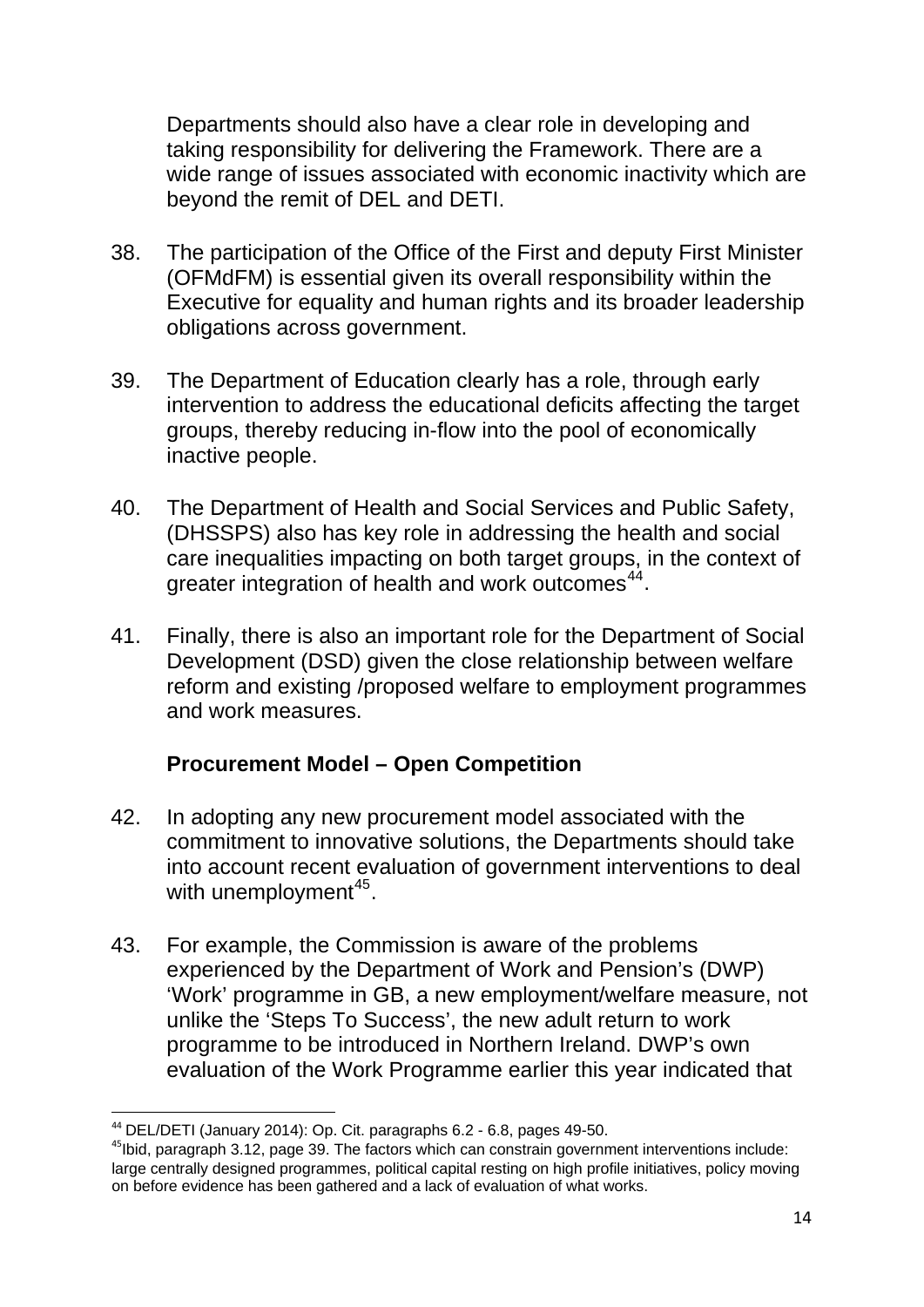disabled people and claimants with complex support requirements were not being given adequate support to access employment opportunities<sup>46</sup>.

- 44. Furthermore, the House of Commons Committee of Public Accounts' expressed concerns, acknowledged by DWP, that service providers were involved in what has been described as 'creaming' and 'parking' of disabled claimants<sup>[47](#page-14-0)</sup>. Specifically disabled people with high complex support requirements with little or no employment history were being given less support, compared to those disabled people who were considered more capable and job prepared and in many cases had some employment history.
- 45. Service providers tendering, through open competition, to deliver innovative projects must be subject to effective quality control. Employment subsidies for service providers must be tied closely to delivery of agreed outcomes which are subject to rigorous monitoring and evaluation. Evaluation of projects delivered by successful tenderers should take into account the views and experiences of the target groups.

# **Collection and monitoring of data**

46. Stakeholders attending the Equality Commission's Article 27 workshops and stakeholder round-tables on the draft Disability Strategy pointed out that mainstream government programmes to support people with disabilities into employment did not include accurate statistics and targets for people with disabilities with complex needs<sup>[48](#page-14-1)</sup>. DEL's Briefing on SEN Post 19 provision to this Committee also highlighted that the Department does not monitor whether people with learning disabilities access

<sup>&</sup>lt;u> 1980 - Andrea Andrew Maria (h. 1980).</u><br>1900 - Andrew Maria (h. 1900). <sup>46</sup> House of Commons Committee of Public Accounts (13 February 2013): Department for Work and Pensions: Work Programme Outcome Statistics, Thirty-third Report of Session 2012-2013, report together with formal minutes and written evidence, conclusions and recommendations, pages 3-6. Available at:<http://www.publications.parliament.uk/pa/cm201213/cmselect/cmpubacc/936/936.pdf>47 Ibid.<br>
48 The Equality Commission for Northern Ireland hosted a series of evidence gathering workshops in

<span id="page-14-1"></span><span id="page-14-0"></span>March 2012 acting on behalf of the Independent Mechanism for Northern Ireland to assess what measures needed to be taken to address the states obligations under Article 27 the right to work and employment highlighted a range of concerns including the adverse impact of welfare reform taking into consideration a range of Convention articles including Article 7 the Rights of Children with Disabilities, Article 19 the Right to Independent Living, Article 20 Personal Mobility, Article 25 the Right to Health, Article 28 Adequate Social Protection, etc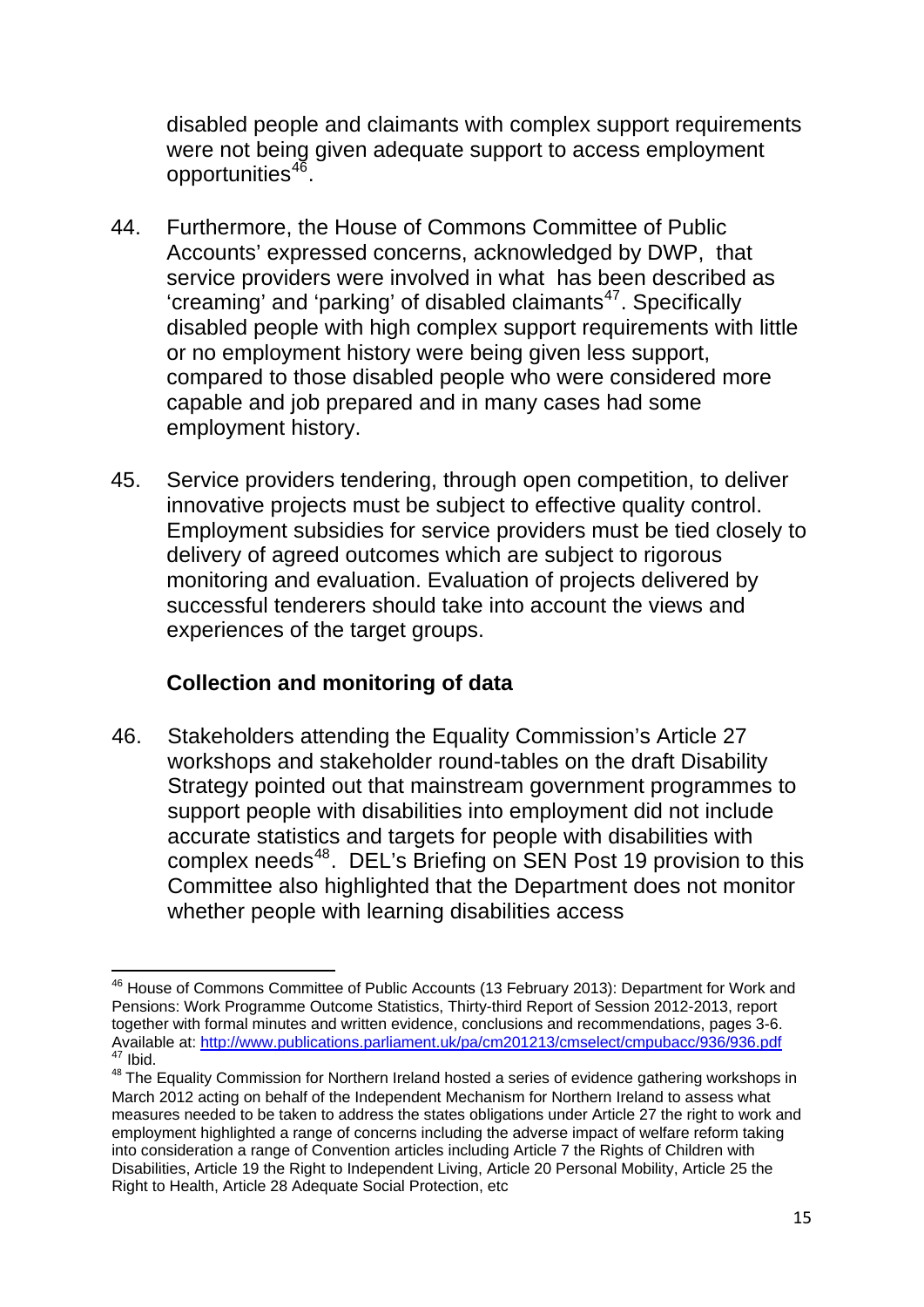employment/training opportunities after leaving further education<sup>49</sup>.

- 47. **Article 31** of the CRPD requires public authorities and state funded agencies to undertake **the collection of appropriate information, including statistical and research data**, to enable the formulation and implementation of policies to give effect to the Convention.
- 48. The recent independent research commissioned by the Equality Commission $^{50}$  $^{50}$  $^{50}$ , concluded that the availability of robust data, information and statistics is central to evidence-based policymaking and to an effective monitoring process under Article 33 of the UNCRPD.
- 49. The research found that it was *'currently extremely difficult to measure the effectiveness of public policy in relation to people with disabilities*' and this was *'due to a lack of co-ordinated and effective monitoring to quantify the impact of policy change'*[51](#page-15-1)*.*
- 50. Furthermore, the research found that statistics on policies and programmes were very rarely disaggregated to give information on persons with disabilities or on the type of disability.
- 51. Any audit or mapping exercise of existing services or delivery of new innovative projects associated with the EIF should highlight the deficiencies and gaps in monitoring arrangements and identify key actions/targets to address these.

# **Action Plan**

52. The Commission acknowledges that the draft action plan set out in Annex A of the consultation document has yet to be finalised and that the key actions identified do not have SMART targets or appropriate performance indicators. However, we would welcome a revised action plan outlining more clear and specific commitments to be undertaken by each Department to deliver on the overarching themes within the framework. Departments may

<span id="page-15-0"></span> $^{49}$  DEL (May 2013): Op cit.<br><sup>50</sup> Harper, C., McClenahan, S., Byrne, B. and Russell, H. (2012): 'Disability programmes and policies: How does Northern Ireland measure up? Monitoring Implementation (public policy and programmes) of the United Nations Convention on the Rights of Persons with Disabilities in Northern Ireland'. paragraph 4, page 252.(Belfast: Equality Commission NI). Available at: [http://www.equalityni.org/ECNI/media/ECNI/Publications/Delivering%20Equality/UNCRPDmonitoringi](http://www.equalityni.org/ECNI/media/ECNI/Publications/Delivering%20Equality/UNCRPDmonitoringimplementationFullReport0112.pdf?ext=.pdf) [mplementationFullReport0112.pdf?ext=.pdf](http://www.equalityni.org/ECNI/media/ECNI/Publications/Delivering%20Equality/UNCRPDmonitoringimplementationFullReport0112.pdf?ext=.pdf)

<span id="page-15-1"></span> $<sup>51</sup>$  Ibid, page 253.</sup>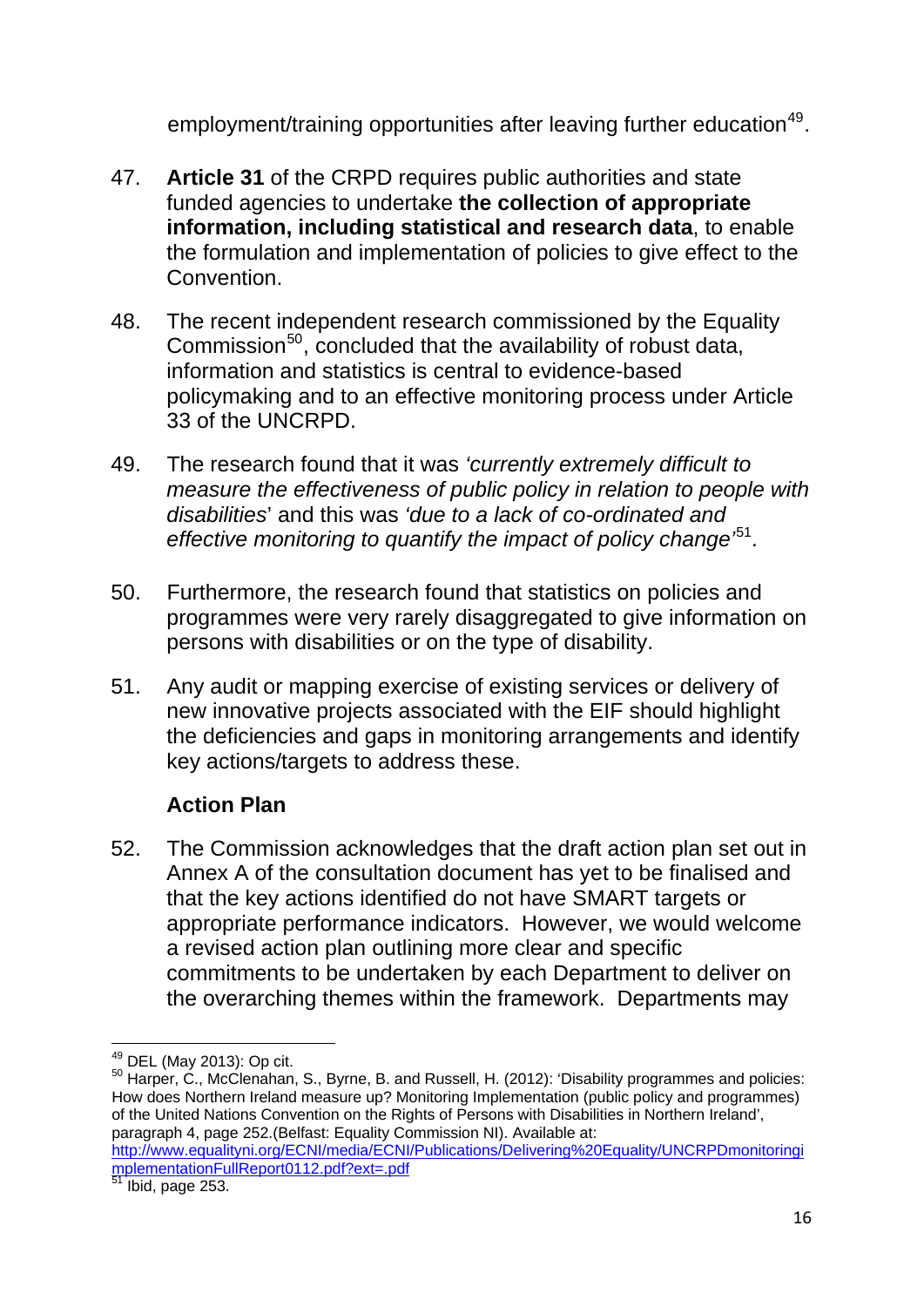wish to consider their Section 75 audit of inequalities and the content of their disability action plans to inform and shape the future revised action plan.

53. As Departments will know, the Commission is keen to ensure that public authorities focus on their equality obligations in such a way that allows them to demonstrate that the actions they take have tangible positive outcomes, in this case, the aforementioned target groups.

#### **Concluding Summary of issues and recommendations**

### *Human rights*

• The need to consider human rights standards in the further development of the EIF;

# • *Language*

The language used in the Strategy should reflect the social model of interpretation of disability, rather than focus on the health related approach of the medical model.

### *Pan-disability issues*

• Whilst a strong focus on mental health issues is welcome, there is also a need to consider pan-disability issues;

# *Participation/Person-centred approach*

• Any measures arising from the EIF should be underpinned by person-centered planning including the development of personal support packages.

# *Barriers to the labour market*

• Consideration of barriers to the labour market should focus on priorities such as childcare provision, the potential of a 'living wage' to mitigate against in-work poverty (a phenomenon which is increasing across the  $UK<sup>32</sup>$ ), the need to consider welfare benefit issues closely linked to improved access to quality employment opportunities e.g. lone parent conditionality<sup>[53](#page-16-1)</sup>, permissible earnings disregard;

<span id="page-16-0"></span><sup>&</sup>lt;u> - Andreas Andreas Andreas Andreas Andreas Andreas Andreas Andreas Andreas Andreas Andreas Andreas Andreas And</u>  $52$  Mac Innes, T. et al (2013): Op. Cit. See commentary opening paragraph, page 26, also Indicator 7A<br>Graph, page 27. Available at: http://www.jrf.org.uk/sites/files/jrf/MPSE2013.pdf

<span id="page-16-1"></span>Graph, page 27. Available at: http://www.jr.org.uk/sites/files/files/files/files/files/files/files/files/files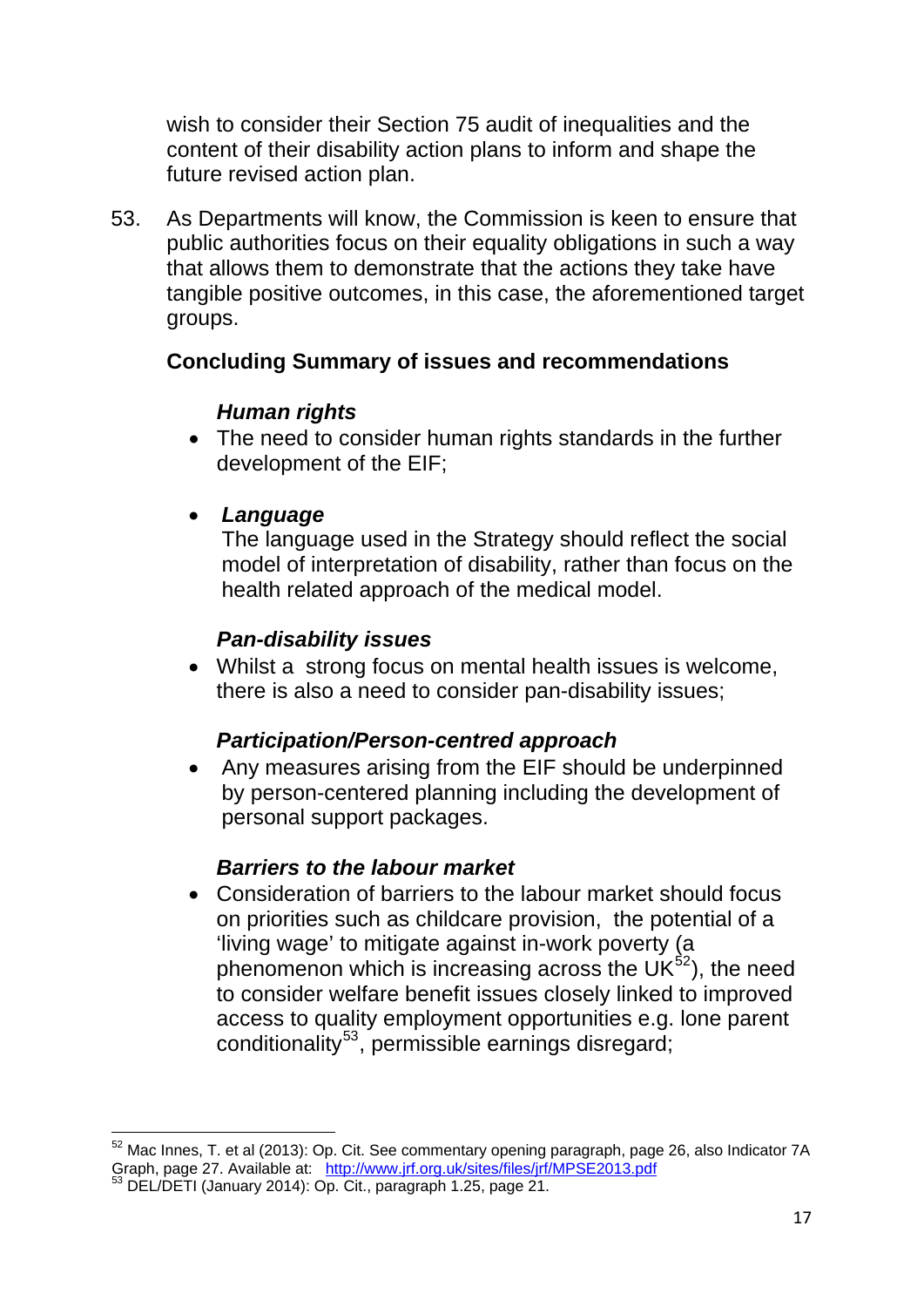### *Supported Employment Model*

• Consideration of the development of the supported employment model to include pre-employment and in-work support;

#### *Partnership working*

• At a strategic level, the Framework needs to be taken forward across a wider number of Government departments, including: the Office of the First Minister and the deputy First Minister (OFMdFM), Department for Education (DE), the Department for Health, Social Services and Public Safety (DHSSPS) and the Department for Social Development (DSD) in order to fully address the wide range of issues related to the Framework e.g. health and work outputs, social security issues etc;

### *Open competition – procurement model*

• The need to take into account factors which have constrained previous Government interventions to address unemployment e.g. the Department for Work and Pensions (DWP) Work Programme.